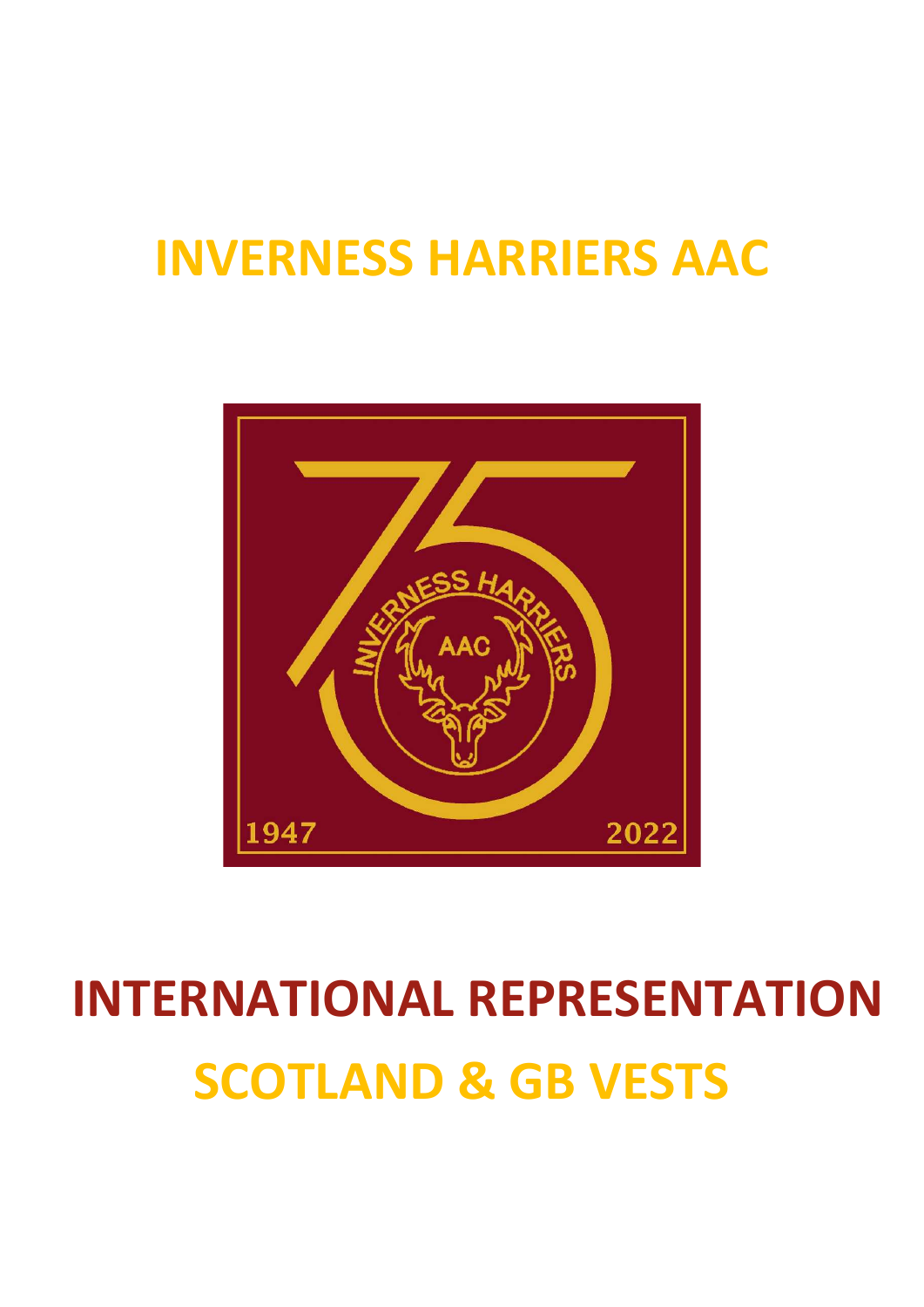#### INDEX

## SCOTLAND:

Junior Teams 1971 - 2014 2015 - Present Senior Teams 1981 - 1986 1987 - 1993 1994 - 2013 2014 - Present Masters Teams 2003 - Present

## GREAT BRITAIN & NORTHERN IRELAND:

Junior Teams 1984 - Present

Senior Teams 1985 - Present

Masters Teams 1999 - 2017 2018 - Present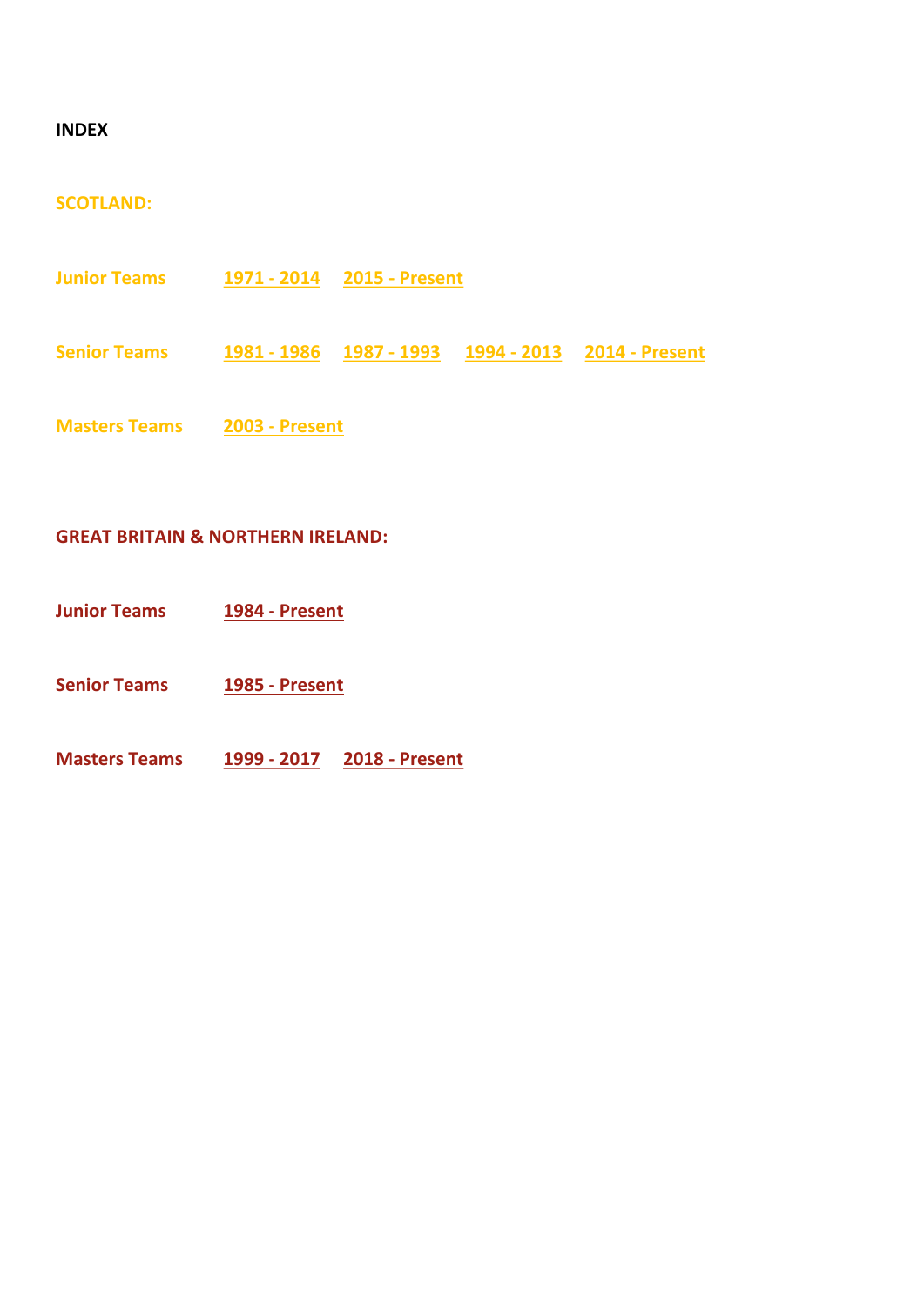

| Year | <b>Name</b>                       | <b>Team</b> | Event                                   | <b>Meeting</b>                       |  |
|------|-----------------------------------|-------------|-----------------------------------------|--------------------------------------|--|
| 1971 | Dianne Roodhouse                  | U21         | 400 Metres<br><b>WAAA Championships</b> |                                      |  |
| 1971 | Ann Leith                         | U21         | 400 Metres                              | <b>WAAA Championships</b>            |  |
| 1976 | Debbie Heath                      | U17         | Javelin                                 | <b>Celtic International</b>          |  |
| 1979 | Angela Macrae                     | U21         | High Jump                               | Middlesborough International         |  |
| 1984 | Lee Lobban                        | U17         | <b>Cross Country</b>                    | <b>Billy Morton Trophy Matches</b>   |  |
| 1984 | Jayne Barnetson                   | U17         | High Jump                               | Celtic International                 |  |
| 1984 | <b>Eddie Leighton</b>             | U17         | High Jump                               | SCO v North District Select          |  |
| 1985 | Elaine Johnson                    | U17         | 75m Hurdles                             | Celtic International                 |  |
| 1985 | Alison Edmonds                    | U17         | 100 Metres                              | Celtic International                 |  |
| 1985 | Jayne Barnetson                   | U21         | High Jump                               | Middlesborough International         |  |
| 1986 | <b>Jamie Bell</b>                 | <b>U21</b>  | <b>Cross Country</b>                    | <b>World Junior XC Championships</b> |  |
| 1989 | David Allan                       | U17         | Hammer                                  | <b>Dumfries International</b>        |  |
| 1989 | <b>Heather MacLeod</b>            | U17         | <b>Discus</b>                           | Dumfries International               |  |
| 1991 | Sine Mackay                       | U17         | <b>Cross Country</b>                    | <b>Celtic Nations XC</b>             |  |
| 1992 | <b>Scott Fraser</b>               | U17         | 100 Metres                              | <b>Celtic Games</b>                  |  |
| 1994 | <b>Steven Cook</b>                | U20         | <b>Cross Country</b>                    | <b>Celtic Nations XC</b>             |  |
| 1994 | Alan Murchison                    | U23         | <b>Cross Country</b>                    | <b>Celtic Nations XC</b>             |  |
| 1999 | Kate Grainger                     | U17         | Javelin                                 | <b>Celtic Games</b>                  |  |
| 1999 | Vicky O'Brien                     | U17         | Long Jump                               | <b>Celtic Games</b>                  |  |
| 1999 | Lesley Clarkson                   | U17         | 300 Metres                              | <b>Celtic Games</b>                  |  |
| 1999 | Alan Pearson                      | U17         | 100 Metres                              | <b>Celtic Games</b>                  |  |
| 1999 | <b>Ewen Sime</b>                  | U17         | Shot Put                                | <b>Celtic Games</b>                  |  |
| 2000 | Lesley Clarkson                   | U21         | 400 Metres                              | SCO v Cyprus                         |  |
| 2000 | Kate Grainger                     | U21         | Javelin                                 | SCO v Cyprus                         |  |
| 2000 | Calum Scott-                      | U17         | <b>Celtic Games</b><br>400 Metres       |                                      |  |
|      | Woodhouse                         |             |                                         |                                      |  |
| 2000 | <b>Grant Burnett</b>              | U17         | 400 Metres                              | <b>Celtic Games</b>                  |  |
| 2000 | <b>Kate Grainger</b>              | U17         | Javelin                                 | <b>Celtic Games</b>                  |  |
| 2000 | Lesley Clarkson *                 | U18         | 400 Metres                              | I Commonwealth Youth Games           |  |
| 2000 | Simon MacIntyre                   | U20         | <b>Cross Country</b>                    | <b>Reebok Cross Challenge</b>        |  |
| 2001 | <b>Mhairi Spence</b>              | U17         | <b>Cross Country</b>                    | <b>Celtic Nations XC</b>             |  |
| 2001 | Calum Scott-                      | U17         | 400 Metres                              | <b>Celtic Games</b>                  |  |
| 2001 | Woodhouse<br><b>Grant Burnett</b> | U17         | 400 Metres                              | <b>Celtic Games</b>                  |  |
| 2002 | Kate Grainger                     | U21         | Javelin                                 | SCO v Cyprus                         |  |
| 2003 | <b>Kirsty Law</b>                 | U17         | <b>Discus</b>                           | <b>Celtic Games</b>                  |  |
| 2004 | <b>Kirsty Law</b>                 | U18         | <b>Discus</b>                           | <b>II Commonwealth Youth Games</b>   |  |
| 2008 | Jamie Bowie                       | U20         | 400 Metres                              | Celtic Cup                           |  |
| 2008 | <b>Kirsty Law</b>                 | U23         | Shot Put                                | Celtic Cup                           |  |
| 2011 | Mhairi MacLennan                  | U17         | <b>Cross Country</b>                    | <b>Celtic Nations XC</b>             |  |
| 2012 | Mhairi MacLennan                  | U20         | <b>Cross Country</b>                    | Home Countries International         |  |
| 2012 | George Evans                      | U16         | <b>Discus</b>                           | <b>Celtic Games</b>                  |  |
| 2013 | Sean Chalmers                     | U20         | <b>Cross Country</b>                    | <b>Celtic Nations XC</b>             |  |
| 2013 | George Evans                      | U16         | Shot Put                                | <b>Celtic Games</b>                  |  |
| 2014 | Mhairi MacLennan                  | U20         | <b>Cross Country</b>                    | Home Countries International         |  |
| 2014 | George Evans                      | U18         | Shot Put/Discus                         | <b>Celtic Games</b>                  |  |
|      |                                   |             |                                         |                                      |  |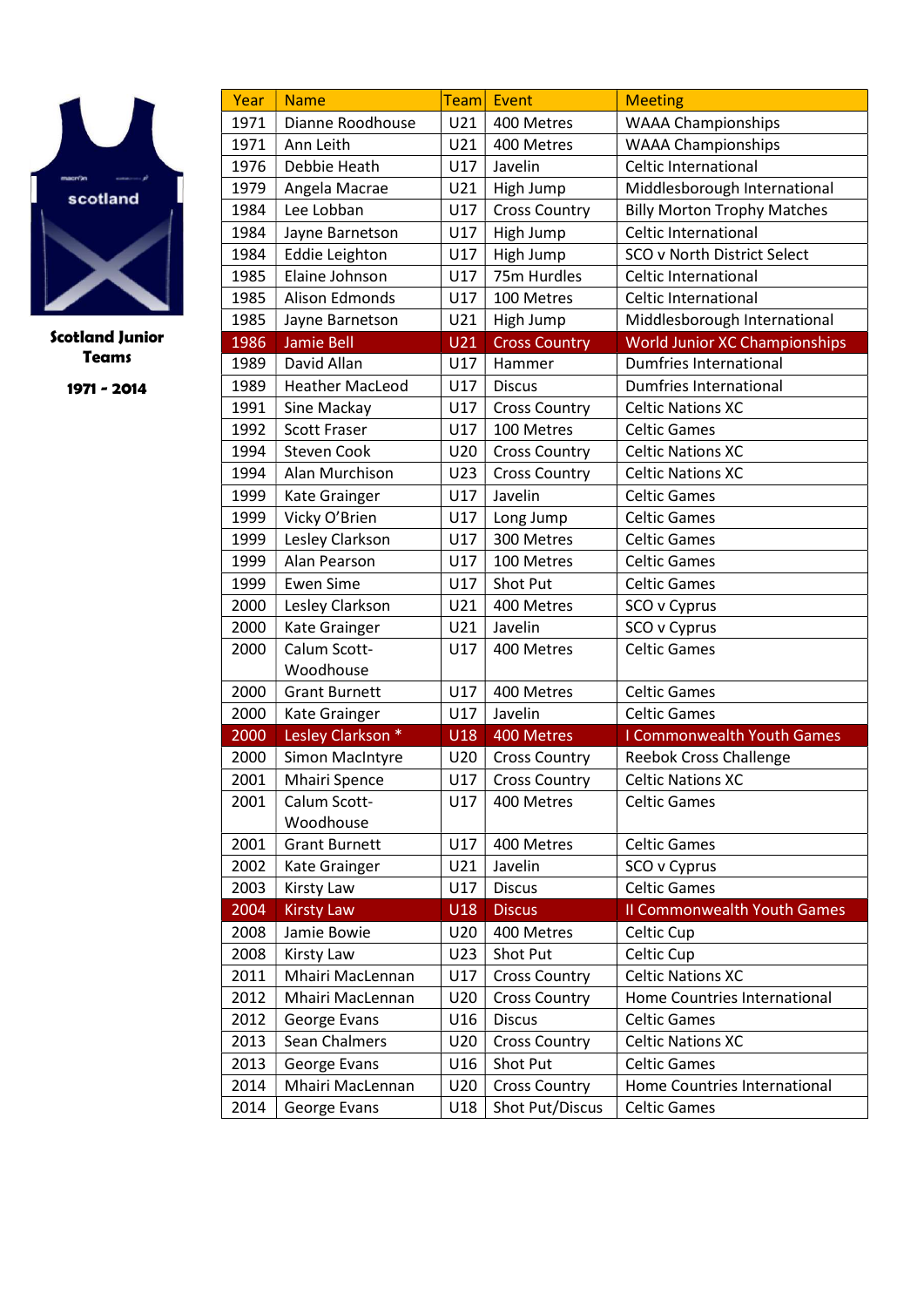

| Year | <b>Name</b>              |     | Team Event             | <b>Meeting</b>                          |
|------|--------------------------|-----|------------------------|-----------------------------------------|
| 2015 | Sean Chalmers            | U23 | <b>Cross Country</b>   | Great Edinburgh XC International        |
| 2015 | Mhairi MacLennan         | U23 | <b>Cross Country</b>   | <b>Celtic Games International XC</b>    |
| 2015 | Mhairi MacLennan         | U23 | <b>Cross Country</b>   | Home Countries International            |
| 2015 | <b>Andrew McFarlane</b>  | U16 | Javelin                | <b>Celtic Games</b>                     |
| 2015 | Daniel McFarlane         | U16 | Pole Vault             | <b>Celtic Games</b>                     |
| 2015 | George Evans             | U18 | Shot Put/Discus        | <b>Celtic Games</b>                     |
| 2015 | <b>George Evans</b>      | U18 | <b>Shot Put/Discus</b> | V Commonwealth Youth Games              |
| 2016 | Mhairi MacLennan         | U23 | <b>Cross Country</b>   | Great Edinburgh XC International        |
| 2016 | Mhairi MacLennan         | U23 | <b>Cross Country</b>   | Home Countries International            |
| 2016 | Lucy Massie              | U18 | 4x100 Metres           | <b>Celtic Games</b>                     |
| 2016 | Joe Arnaud               | U16 | 800 Metres             | <b>Celtic Games</b>                     |
| 2017 | <b>Finbar Dunne</b>      | U18 | <b>Discus</b>          | <b>Celtic Games</b>                     |
| 2017 | Mhairi MacLennan         | U23 | <b>Cross Country</b>   | Great Edinburgh XC International        |
| 2017 | Mhairi MacLennan         | U23 | 3K                     | Armagh International Road Races         |
| 2018 | <b>Emily Andrew</b>      | U17 | 3 Miles                | London Mini-Marathon                    |
| 2018 | Stephen MacKenzie        | U18 | High Jump              | <b>Celtic Games</b>                     |
| 2018 | Andrew Bowsher           | U18 | <b>Discus</b>          | <b>Celtic Games</b>                     |
| 2018 | Matt MacFarlane          | U18 | Hammer                 | <b>Celtic Games</b>                     |
| 2018 | Angus Davren             | U18 | High Jump              | <b>Celtic Games (Futures Selection)</b> |
| 2018 | Victor Jude-Eze          | U16 | <b>Discus</b>          | <b>Celtic Games (Futures Selection)</b> |
| 2018 | <b>Ellie Stone</b>       | U18 | 100m Hurdles /         | <b>Celtic Games (Futures Selection)</b> |
|      |                          |     | 4x 400 Metres          |                                         |
| 2018 | Emma Pedrana             | U18 | 4x 100 Metres          | <b>Celtic Games (Futures Selection)</b> |
| 2018 | <b>Cameron Macintosh</b> | U18 | Javelin                | <b>Celtic Games (Futures Selection)</b> |
| 2018 | <b>Finbar Dunne</b>      | U18 | Shot Put/Discus        | <b>Celtic Games (Futures Selection)</b> |
| 2019 | <b>Lucas Cairns</b>      | U15 | 3 Miles                | London Mini-Marathon                    |
| 2019 | Megan Keith              | U17 | 3 Miles                | London Mini-Marathon                    |
| 2019 | Megan Keith              | U20 | <b>Cross Country</b>   | <b>British Cross Challenge</b>          |
| 2020 | <b>Lucas Cairns</b>      | U17 | <b>Cross Country</b>   | <b>Celtic Nations XC</b>                |
| 2020 | Megan Keith              | U20 | <b>Cross Country</b>   | <b>Celtic Nations XC</b>                |
| 2021 | Megan Keith              | U20 | 5000 Metres            | Manchester International                |
| 2021 | Rachel MacLennan         | U20 | Hammer                 | Manchester International                |
| 2021 | Euan Rollo               | U20 | <b>Hill Running</b>    | Home Countries International            |
| 2021 | Megan Keith              | U20 | <b>Cross Country</b>   | <b>British Cross Challenge</b>          |
| 2021 | Megan Keith              | U23 | <b>Cross Country</b>   | <b>Celtic Nations XC</b>                |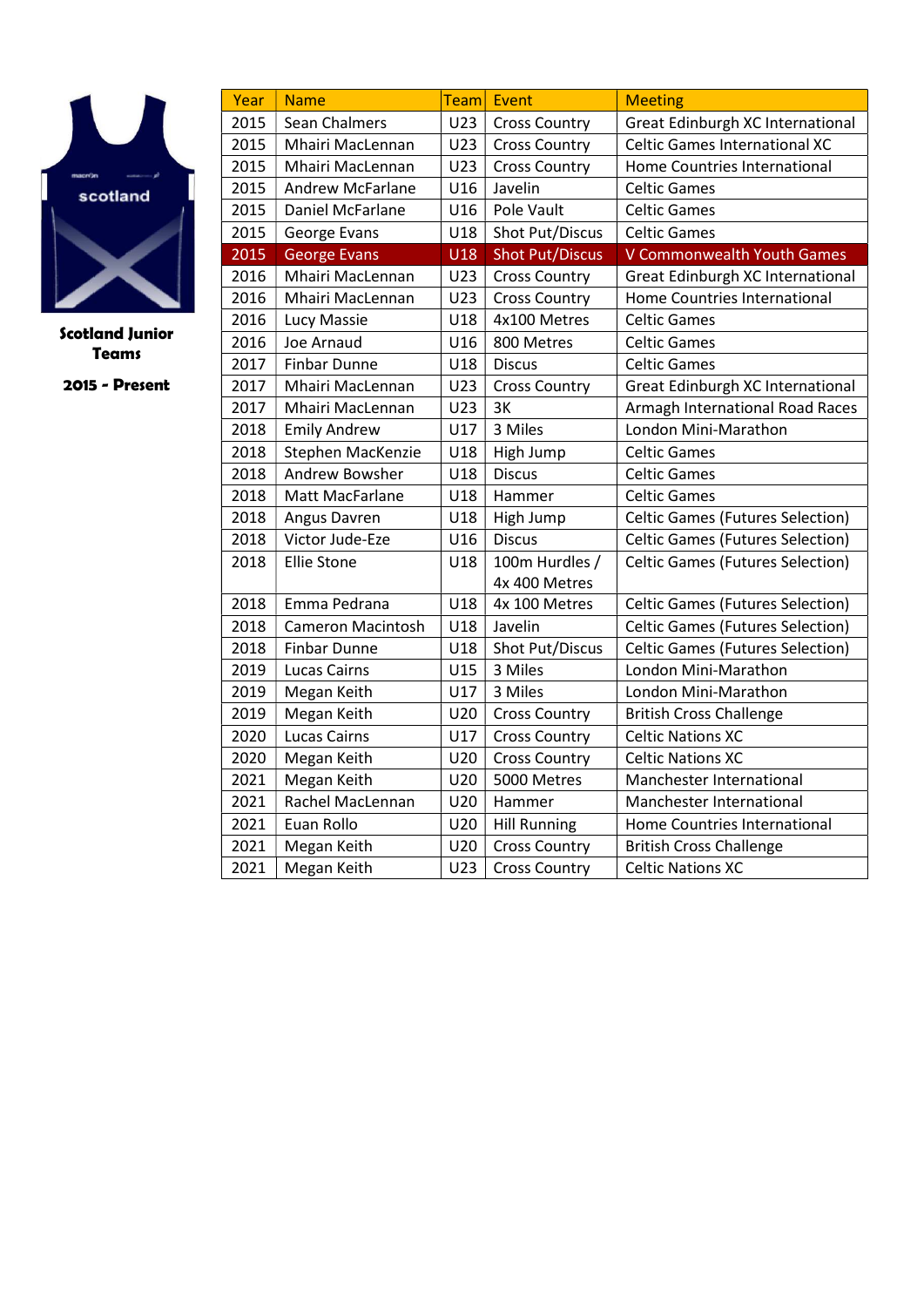

| Year | <b>Name</b>            | <b>Team</b> | Event                                        | <b>Meeting</b>                 |
|------|------------------------|-------------|----------------------------------------------|--------------------------------|
| 1981 | <b>Neil Fraser</b>     | <b>SEN</b>  | 110m Hurdles<br>SCO v England/Hungary/Norway |                                |
| 1981 | Thomas Leighton        | SEN         | SCO v England/Hungary/Norway<br>High Jump    |                                |
| 1981 | <b>Neil Fraser</b>     | <b>SEN</b>  | 110m Hurdles                                 | SCO v Denmark/Ireland          |
| 1981 | Thomas Leighton        | <b>SEN</b>  | High Jump                                    | SCO v Denmark/Ireland          |
| 1982 | <b>Neil Fraser</b>     | <b>SEN</b>  | 110m Hurdles                                 | SCO v Luxembourg               |
| 1982 | Neil Fraser            | <b>SEN</b>  | 110m Hurdles                                 | SCO v England/Norway/Poland    |
| 1983 | <b>Neil Fraser</b>     | <b>SEN</b>  | 110m Hurdles                                 | SCO <sub>v</sub>               |
|      |                        |             |                                              | Iceland/Israel/Luxembourg      |
|      |                        |             |                                              | /Northern Ireland/Wales        |
| 1983 | <b>Neil Fraser</b>     | <b>SEN</b>  | 110m Hurdles                                 | SCO v England/Hungary/Norway   |
| 1983 | Donald MacMillan       | <b>SEN</b>  | 800 Metres                                   |                                |
| 1984 | Thomas Leighton        | <b>SEN</b>  | High Jump                                    | SCO v Catalonia/Ireland        |
| 1984 | George Patience        | <b>SEN</b>  | Shot Put/Discus                              | SCO v Catalonia/Ireland        |
| 1984 | Thomas Leighton        | <b>SEN</b>  | High Jump                                    | SCO v Iceland                  |
| 1984 | Jayne Barnetson        | <b>SEN</b>  | High Jump                                    | SCO v Hungary                  |
| 1984 | <b>Neil Fraser</b>     | <b>SEN</b>  | 110m Hurdles                                 | SCO v Hungary                  |
| 1984 | George Patience        | <b>SEN</b>  | Shot Put                                     | SCO v Hungary                  |
| 1984 | Paul Kenney **         | <b>SEN</b>  | 10000 Metres                                 | SCO v Hungary                  |
| 1984 | Jayne Barnetson        | <b>SEN</b>  | High Jump                                    | SCO v England/Wales/           |
|      |                        |             |                                              | Yugoslavia                     |
| 1985 | George Patience        | <b>SEN</b>  | <b>Discus</b>                                | SCO v Ireland/Catalonia        |
| 1985 | George Patience        | <b>SEN</b>  | <b>Discus</b>                                | SCO v Wales/Catalonia/England  |
| 1985 | Jayne Barnetson        | <b>SEN</b>  | High Jump                                    | SCO v Wales/Catalonia/England  |
| 1985 | George Patience        | <b>SEN</b>  | <b>Discus</b>                                | SCO v Israel/Greece/Northern   |
|      |                        |             |                                              | Ireland/Wales                  |
| 1985 | Jayne Barnetson        | <b>SEN</b>  | High Jump                                    | SCO v Israel/Greece/Northern   |
|      |                        |             |                                              | Ireland/Wales                  |
| 1985 | George Patience        | <b>SEN</b>  | <b>Discus</b>                                | SCO v Norway/Ireland           |
| 1985 | Mel Fowler             | <b>SEN</b>  | Long Jump                                    | SCO v Norway/Ireland           |
| 1985 | Jayne Barnetson        | <b>SEN</b>  | High Jump                                    | SCO v Norway/Ireland           |
| 1986 | George Patience        | <b>SEN</b>  | <b>Discus</b>                                | SCO v Ireland/Catalonia        |
| 1986 | Mel Fowler             | <b>SEN</b>  | Long Jump                                    | SCO v Ireland/Catalonia        |
| 1986 | Jayne Barnetson        | <b>SEN</b>  | High Jump                                    | SCO v Ireland/Catalonia        |
| 1986 | George Patience        | <b>SEN</b>  | <b>Discus</b>                                | SCO v Netherlands/Northern     |
|      |                        |             |                                              | Ireland                        |
| 1986 | Mel Fowler             | <b>SEN</b>  | Long Jump                                    | SCO v Netherlands/Northern     |
|      |                        |             |                                              | Ireland                        |
| 1986 | <b>Neil Fraser</b>     | <b>SEN</b>  | 110m Hurdles                                 | SCO v Netherlands/Northern     |
|      |                        |             |                                              | Ireland                        |
| 1986 | Jayne Barnetson        | SEN         | High Jump                                    | SCO v Spain                    |
| 1986 | <b>George Patience</b> | <b>SEN</b>  | Shot Put                                     | SCO v Spain                    |
| 1986 | Thomas Leighton        | <b>SEN</b>  | High Jump                                    | SCO v Spain                    |
| 1986 | Jayne Barnetson        | <b>SEN</b>  | <b>High Jump</b>                             | <b>XIII Commonwealth Games</b> |
| 1986 | <b>George Patience</b> | <b>SEN</b>  | <b>Shot Put</b>                              | XIII Commonwealth Games        |
| 1986 | <b>Neil Fraser</b>     | <b>SEN</b>  | 110m Hurdles                                 | XIII Commonwealth Games        |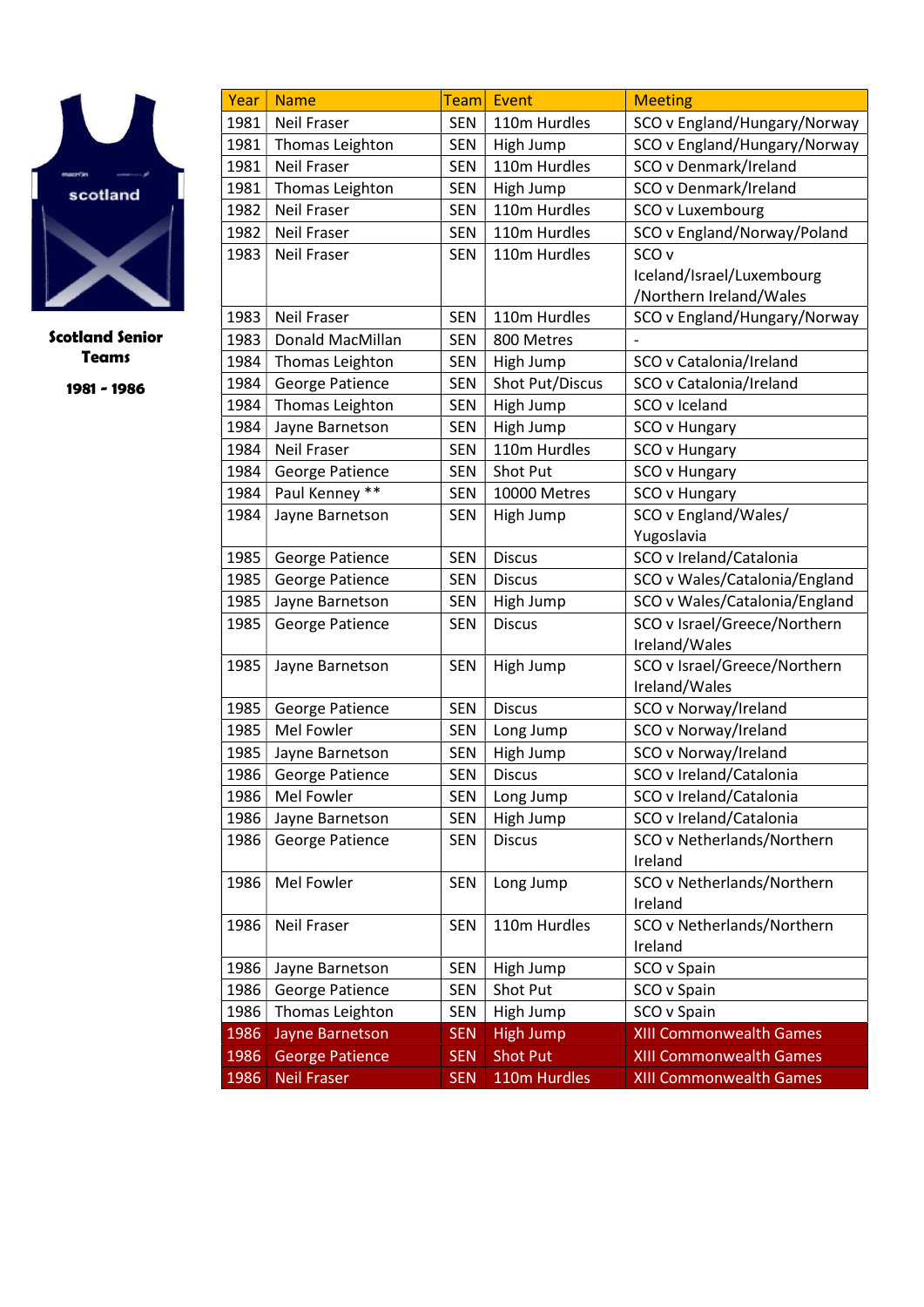

| 1987<br>SCO v Belgium/Northern Ireland<br>Jayne Barnetson<br><b>SEN</b><br>High Jump<br>Mel Fowler<br>1987<br>Long Jump<br>SCO v Northern Ireland/<br><b>SEN</b><br>Catalonia/Israel<br>SCO v Wales/Northern Ireland/<br><b>Discus</b><br>1987<br>George Patience<br><b>SEN</b><br>Cyprus/Israel<br>SCO v Wales/Northern Ireland/<br>1987<br>Mel Fowler<br><b>SEN</b><br>Long Jump<br>Cyprus/Israel<br>SCO v Wales/Northern Ireland/<br><b>Neil Fraser</b><br>110m Hurdles<br>1987<br><b>SEN</b><br>Cyprus/Israel<br>1987<br><b>SEN</b><br><b>Discus</b><br>George Patience<br>SCO v Ireland/Wales<br>Mel Fowler<br>1987<br><b>SEN</b><br>SCO v Ireland/Wales<br>Long Jump<br>110m Hurdles<br>1987<br><b>Neil Fraser</b><br><b>SEN</b><br>SCO v Ireland/Wales<br>1987<br><b>Russell Devine</b><br>SCO v Northern Ireland/<br><b>SEN</b><br>Hammer<br>Catalonia/Israel<br>Discus/Shot Put<br>SCO v Northern Ireland/<br>1987<br>George Patience<br><b>SEN</b><br>Catalonia/Israel<br>1988<br>SEN<br>High Jump<br>SCO v Ireland/Iceland<br>Jayne Barnetson<br>1988<br>David Barnetson<br>High Jump<br>SCO v Ireland/Iceland<br><b>SEN</b><br>1988<br>SCO v Ireland/Iceland<br><b>Russell Devine</b><br><b>SEN</b><br>Hammer<br>High Jump/<br>SCO v Greece/Cyprus<br>1988<br>Jayne Barnetson<br><b>SEN</b><br>400m Hurdles<br><b>SEN</b><br>1988<br>Heptathlon<br>SCO v Czech/France/Hungary<br>Jayne Barnetson<br>Alison Edmonds<br>SCO v Wales<br>1989<br><b>SEN</b><br>60 Metres<br>1989<br>David Barnetson<br><b>SEN</b><br>High Jump<br>SCO v Wales<br>SCO v Greece/Belgium/Bulgaria/<br>1989<br>High Jump<br>Jayne Barnetson<br><b>SEN</b><br>Czech<br>SCO v Greece/Ireland<br>1989<br>Jayne Barnetson<br>SEN<br>High Jump<br>Mel Fowler<br>SCO v Northern Ireland/Ireland<br>1989<br><b>SEN</b><br>Long Jump<br>100 Metres/200<br>1989<br><b>Alison Edmonds</b><br>SCO v Ireland/Greece<br><b>SEN</b><br>Metres/4x100<br>Metres<br>Alison Edmonds<br>1989<br><b>SEN</b><br>4x100 Metres<br>SCO v Northern Ireland/Cyprus/<br>Euskadi/Israel/Wales<br>SCO v Northern Ireland/Cyprus/<br>1989<br>Jayne Barnetson<br><b>SEN</b><br>High Jump<br>Euskadi/Israel/Wales<br>1989<br><b>Russell Devine</b><br><b>SEN</b><br>Hammer<br>SCO v Northern Ireland/Cyprus/<br>Euskadi/Israel/Wales<br>Sheila Gollan<br><b>GB World Cross Country Trials</b><br>1990<br><b>SEN</b><br><b>Cross Country</b><br><b>Russell Devine</b><br>SCO v Iceland/Ireland<br>1990<br><b>SEN</b><br>Hammer<br>Home Countries International<br>1990<br>John Bowman<br><b>Cross Country</b><br><b>SEN</b><br><b>Russell Devine</b><br>SCO v Iceland/Ireland/Northern<br>1991<br><b>SEN</b><br>Hammer<br>Ireland/Wales<br>SCO v Iceland/Ireland/Northern<br>1991<br>David Barnetson<br>High Jump<br><b>SEN</b><br>Ireland/Wales<br>David Allan<br>SCO v Wales/England<br>1991<br><b>SEN</b><br>Hammer<br>1992<br>Neil Fraser<br><b>SEN</b><br>60m Hurdles<br>SCO v Norway/Denmark<br>1992<br>David Barnetson<br>SCO v Norway/Denmark<br><b>SEN</b><br>High Jump<br>1992<br>Alan Kemlo<br>Javelin<br>SCO v Northern Ireland<br><b>SEN</b><br>Kenneth Kemlo<br>Pole Vault<br>SCO v Northern Ireland<br>1992<br><b>SEN</b><br>1992<br>John Bowman<br><b>SEN</b> | Year | <b>Name</b> | Team | Event                | <b>Meeting</b>               |
|----------------------------------------------------------------------------------------------------------------------------------------------------------------------------------------------------------------------------------------------------------------------------------------------------------------------------------------------------------------------------------------------------------------------------------------------------------------------------------------------------------------------------------------------------------------------------------------------------------------------------------------------------------------------------------------------------------------------------------------------------------------------------------------------------------------------------------------------------------------------------------------------------------------------------------------------------------------------------------------------------------------------------------------------------------------------------------------------------------------------------------------------------------------------------------------------------------------------------------------------------------------------------------------------------------------------------------------------------------------------------------------------------------------------------------------------------------------------------------------------------------------------------------------------------------------------------------------------------------------------------------------------------------------------------------------------------------------------------------------------------------------------------------------------------------------------------------------------------------------------------------------------------------------------------------------------------------------------------------------------------------------------------------------------------------------------------------------------------------------------------------------------------------------------------------------------------------------------------------------------------------------------------------------------------------------------------------------------------------------------------------------------------------------------------------------------------------------------------------------------------------------------------------------------------------------------------------------------------------------------------------------------------------------------------------------------------------------------------------------------------------------------------------------------------------------------------------------------------------------------------------------------------------------------------------------------------------------------------------------------------------------------------------------------------------------------------------------------------------------------------------------------------------------------------------------------------------------------------------|------|-------------|------|----------------------|------------------------------|
|                                                                                                                                                                                                                                                                                                                                                                                                                                                                                                                                                                                                                                                                                                                                                                                                                                                                                                                                                                                                                                                                                                                                                                                                                                                                                                                                                                                                                                                                                                                                                                                                                                                                                                                                                                                                                                                                                                                                                                                                                                                                                                                                                                                                                                                                                                                                                                                                                                                                                                                                                                                                                                                                                                                                                                                                                                                                                                                                                                                                                                                                                                                                                                                                                                  |      |             |      |                      |                              |
|                                                                                                                                                                                                                                                                                                                                                                                                                                                                                                                                                                                                                                                                                                                                                                                                                                                                                                                                                                                                                                                                                                                                                                                                                                                                                                                                                                                                                                                                                                                                                                                                                                                                                                                                                                                                                                                                                                                                                                                                                                                                                                                                                                                                                                                                                                                                                                                                                                                                                                                                                                                                                                                                                                                                                                                                                                                                                                                                                                                                                                                                                                                                                                                                                                  |      |             |      |                      |                              |
|                                                                                                                                                                                                                                                                                                                                                                                                                                                                                                                                                                                                                                                                                                                                                                                                                                                                                                                                                                                                                                                                                                                                                                                                                                                                                                                                                                                                                                                                                                                                                                                                                                                                                                                                                                                                                                                                                                                                                                                                                                                                                                                                                                                                                                                                                                                                                                                                                                                                                                                                                                                                                                                                                                                                                                                                                                                                                                                                                                                                                                                                                                                                                                                                                                  |      |             |      |                      |                              |
|                                                                                                                                                                                                                                                                                                                                                                                                                                                                                                                                                                                                                                                                                                                                                                                                                                                                                                                                                                                                                                                                                                                                                                                                                                                                                                                                                                                                                                                                                                                                                                                                                                                                                                                                                                                                                                                                                                                                                                                                                                                                                                                                                                                                                                                                                                                                                                                                                                                                                                                                                                                                                                                                                                                                                                                                                                                                                                                                                                                                                                                                                                                                                                                                                                  |      |             |      |                      |                              |
|                                                                                                                                                                                                                                                                                                                                                                                                                                                                                                                                                                                                                                                                                                                                                                                                                                                                                                                                                                                                                                                                                                                                                                                                                                                                                                                                                                                                                                                                                                                                                                                                                                                                                                                                                                                                                                                                                                                                                                                                                                                                                                                                                                                                                                                                                                                                                                                                                                                                                                                                                                                                                                                                                                                                                                                                                                                                                                                                                                                                                                                                                                                                                                                                                                  |      |             |      |                      |                              |
|                                                                                                                                                                                                                                                                                                                                                                                                                                                                                                                                                                                                                                                                                                                                                                                                                                                                                                                                                                                                                                                                                                                                                                                                                                                                                                                                                                                                                                                                                                                                                                                                                                                                                                                                                                                                                                                                                                                                                                                                                                                                                                                                                                                                                                                                                                                                                                                                                                                                                                                                                                                                                                                                                                                                                                                                                                                                                                                                                                                                                                                                                                                                                                                                                                  |      |             |      |                      |                              |
|                                                                                                                                                                                                                                                                                                                                                                                                                                                                                                                                                                                                                                                                                                                                                                                                                                                                                                                                                                                                                                                                                                                                                                                                                                                                                                                                                                                                                                                                                                                                                                                                                                                                                                                                                                                                                                                                                                                                                                                                                                                                                                                                                                                                                                                                                                                                                                                                                                                                                                                                                                                                                                                                                                                                                                                                                                                                                                                                                                                                                                                                                                                                                                                                                                  |      |             |      |                      |                              |
|                                                                                                                                                                                                                                                                                                                                                                                                                                                                                                                                                                                                                                                                                                                                                                                                                                                                                                                                                                                                                                                                                                                                                                                                                                                                                                                                                                                                                                                                                                                                                                                                                                                                                                                                                                                                                                                                                                                                                                                                                                                                                                                                                                                                                                                                                                                                                                                                                                                                                                                                                                                                                                                                                                                                                                                                                                                                                                                                                                                                                                                                                                                                                                                                                                  |      |             |      |                      |                              |
|                                                                                                                                                                                                                                                                                                                                                                                                                                                                                                                                                                                                                                                                                                                                                                                                                                                                                                                                                                                                                                                                                                                                                                                                                                                                                                                                                                                                                                                                                                                                                                                                                                                                                                                                                                                                                                                                                                                                                                                                                                                                                                                                                                                                                                                                                                                                                                                                                                                                                                                                                                                                                                                                                                                                                                                                                                                                                                                                                                                                                                                                                                                                                                                                                                  |      |             |      |                      |                              |
|                                                                                                                                                                                                                                                                                                                                                                                                                                                                                                                                                                                                                                                                                                                                                                                                                                                                                                                                                                                                                                                                                                                                                                                                                                                                                                                                                                                                                                                                                                                                                                                                                                                                                                                                                                                                                                                                                                                                                                                                                                                                                                                                                                                                                                                                                                                                                                                                                                                                                                                                                                                                                                                                                                                                                                                                                                                                                                                                                                                                                                                                                                                                                                                                                                  |      |             |      |                      |                              |
|                                                                                                                                                                                                                                                                                                                                                                                                                                                                                                                                                                                                                                                                                                                                                                                                                                                                                                                                                                                                                                                                                                                                                                                                                                                                                                                                                                                                                                                                                                                                                                                                                                                                                                                                                                                                                                                                                                                                                                                                                                                                                                                                                                                                                                                                                                                                                                                                                                                                                                                                                                                                                                                                                                                                                                                                                                                                                                                                                                                                                                                                                                                                                                                                                                  |      |             |      |                      |                              |
|                                                                                                                                                                                                                                                                                                                                                                                                                                                                                                                                                                                                                                                                                                                                                                                                                                                                                                                                                                                                                                                                                                                                                                                                                                                                                                                                                                                                                                                                                                                                                                                                                                                                                                                                                                                                                                                                                                                                                                                                                                                                                                                                                                                                                                                                                                                                                                                                                                                                                                                                                                                                                                                                                                                                                                                                                                                                                                                                                                                                                                                                                                                                                                                                                                  |      |             |      |                      |                              |
|                                                                                                                                                                                                                                                                                                                                                                                                                                                                                                                                                                                                                                                                                                                                                                                                                                                                                                                                                                                                                                                                                                                                                                                                                                                                                                                                                                                                                                                                                                                                                                                                                                                                                                                                                                                                                                                                                                                                                                                                                                                                                                                                                                                                                                                                                                                                                                                                                                                                                                                                                                                                                                                                                                                                                                                                                                                                                                                                                                                                                                                                                                                                                                                                                                  |      |             |      |                      |                              |
|                                                                                                                                                                                                                                                                                                                                                                                                                                                                                                                                                                                                                                                                                                                                                                                                                                                                                                                                                                                                                                                                                                                                                                                                                                                                                                                                                                                                                                                                                                                                                                                                                                                                                                                                                                                                                                                                                                                                                                                                                                                                                                                                                                                                                                                                                                                                                                                                                                                                                                                                                                                                                                                                                                                                                                                                                                                                                                                                                                                                                                                                                                                                                                                                                                  |      |             |      |                      |                              |
|                                                                                                                                                                                                                                                                                                                                                                                                                                                                                                                                                                                                                                                                                                                                                                                                                                                                                                                                                                                                                                                                                                                                                                                                                                                                                                                                                                                                                                                                                                                                                                                                                                                                                                                                                                                                                                                                                                                                                                                                                                                                                                                                                                                                                                                                                                                                                                                                                                                                                                                                                                                                                                                                                                                                                                                                                                                                                                                                                                                                                                                                                                                                                                                                                                  |      |             |      |                      |                              |
|                                                                                                                                                                                                                                                                                                                                                                                                                                                                                                                                                                                                                                                                                                                                                                                                                                                                                                                                                                                                                                                                                                                                                                                                                                                                                                                                                                                                                                                                                                                                                                                                                                                                                                                                                                                                                                                                                                                                                                                                                                                                                                                                                                                                                                                                                                                                                                                                                                                                                                                                                                                                                                                                                                                                                                                                                                                                                                                                                                                                                                                                                                                                                                                                                                  |      |             |      |                      |                              |
|                                                                                                                                                                                                                                                                                                                                                                                                                                                                                                                                                                                                                                                                                                                                                                                                                                                                                                                                                                                                                                                                                                                                                                                                                                                                                                                                                                                                                                                                                                                                                                                                                                                                                                                                                                                                                                                                                                                                                                                                                                                                                                                                                                                                                                                                                                                                                                                                                                                                                                                                                                                                                                                                                                                                                                                                                                                                                                                                                                                                                                                                                                                                                                                                                                  |      |             |      |                      |                              |
|                                                                                                                                                                                                                                                                                                                                                                                                                                                                                                                                                                                                                                                                                                                                                                                                                                                                                                                                                                                                                                                                                                                                                                                                                                                                                                                                                                                                                                                                                                                                                                                                                                                                                                                                                                                                                                                                                                                                                                                                                                                                                                                                                                                                                                                                                                                                                                                                                                                                                                                                                                                                                                                                                                                                                                                                                                                                                                                                                                                                                                                                                                                                                                                                                                  |      |             |      |                      |                              |
|                                                                                                                                                                                                                                                                                                                                                                                                                                                                                                                                                                                                                                                                                                                                                                                                                                                                                                                                                                                                                                                                                                                                                                                                                                                                                                                                                                                                                                                                                                                                                                                                                                                                                                                                                                                                                                                                                                                                                                                                                                                                                                                                                                                                                                                                                                                                                                                                                                                                                                                                                                                                                                                                                                                                                                                                                                                                                                                                                                                                                                                                                                                                                                                                                                  |      |             |      |                      |                              |
|                                                                                                                                                                                                                                                                                                                                                                                                                                                                                                                                                                                                                                                                                                                                                                                                                                                                                                                                                                                                                                                                                                                                                                                                                                                                                                                                                                                                                                                                                                                                                                                                                                                                                                                                                                                                                                                                                                                                                                                                                                                                                                                                                                                                                                                                                                                                                                                                                                                                                                                                                                                                                                                                                                                                                                                                                                                                                                                                                                                                                                                                                                                                                                                                                                  |      |             |      |                      |                              |
|                                                                                                                                                                                                                                                                                                                                                                                                                                                                                                                                                                                                                                                                                                                                                                                                                                                                                                                                                                                                                                                                                                                                                                                                                                                                                                                                                                                                                                                                                                                                                                                                                                                                                                                                                                                                                                                                                                                                                                                                                                                                                                                                                                                                                                                                                                                                                                                                                                                                                                                                                                                                                                                                                                                                                                                                                                                                                                                                                                                                                                                                                                                                                                                                                                  |      |             |      |                      |                              |
|                                                                                                                                                                                                                                                                                                                                                                                                                                                                                                                                                                                                                                                                                                                                                                                                                                                                                                                                                                                                                                                                                                                                                                                                                                                                                                                                                                                                                                                                                                                                                                                                                                                                                                                                                                                                                                                                                                                                                                                                                                                                                                                                                                                                                                                                                                                                                                                                                                                                                                                                                                                                                                                                                                                                                                                                                                                                                                                                                                                                                                                                                                                                                                                                                                  |      |             |      |                      |                              |
|                                                                                                                                                                                                                                                                                                                                                                                                                                                                                                                                                                                                                                                                                                                                                                                                                                                                                                                                                                                                                                                                                                                                                                                                                                                                                                                                                                                                                                                                                                                                                                                                                                                                                                                                                                                                                                                                                                                                                                                                                                                                                                                                                                                                                                                                                                                                                                                                                                                                                                                                                                                                                                                                                                                                                                                                                                                                                                                                                                                                                                                                                                                                                                                                                                  |      |             |      |                      |                              |
|                                                                                                                                                                                                                                                                                                                                                                                                                                                                                                                                                                                                                                                                                                                                                                                                                                                                                                                                                                                                                                                                                                                                                                                                                                                                                                                                                                                                                                                                                                                                                                                                                                                                                                                                                                                                                                                                                                                                                                                                                                                                                                                                                                                                                                                                                                                                                                                                                                                                                                                                                                                                                                                                                                                                                                                                                                                                                                                                                                                                                                                                                                                                                                                                                                  |      |             |      |                      |                              |
|                                                                                                                                                                                                                                                                                                                                                                                                                                                                                                                                                                                                                                                                                                                                                                                                                                                                                                                                                                                                                                                                                                                                                                                                                                                                                                                                                                                                                                                                                                                                                                                                                                                                                                                                                                                                                                                                                                                                                                                                                                                                                                                                                                                                                                                                                                                                                                                                                                                                                                                                                                                                                                                                                                                                                                                                                                                                                                                                                                                                                                                                                                                                                                                                                                  |      |             |      |                      |                              |
|                                                                                                                                                                                                                                                                                                                                                                                                                                                                                                                                                                                                                                                                                                                                                                                                                                                                                                                                                                                                                                                                                                                                                                                                                                                                                                                                                                                                                                                                                                                                                                                                                                                                                                                                                                                                                                                                                                                                                                                                                                                                                                                                                                                                                                                                                                                                                                                                                                                                                                                                                                                                                                                                                                                                                                                                                                                                                                                                                                                                                                                                                                                                                                                                                                  |      |             |      |                      |                              |
|                                                                                                                                                                                                                                                                                                                                                                                                                                                                                                                                                                                                                                                                                                                                                                                                                                                                                                                                                                                                                                                                                                                                                                                                                                                                                                                                                                                                                                                                                                                                                                                                                                                                                                                                                                                                                                                                                                                                                                                                                                                                                                                                                                                                                                                                                                                                                                                                                                                                                                                                                                                                                                                                                                                                                                                                                                                                                                                                                                                                                                                                                                                                                                                                                                  |      |             |      |                      |                              |
|                                                                                                                                                                                                                                                                                                                                                                                                                                                                                                                                                                                                                                                                                                                                                                                                                                                                                                                                                                                                                                                                                                                                                                                                                                                                                                                                                                                                                                                                                                                                                                                                                                                                                                                                                                                                                                                                                                                                                                                                                                                                                                                                                                                                                                                                                                                                                                                                                                                                                                                                                                                                                                                                                                                                                                                                                                                                                                                                                                                                                                                                                                                                                                                                                                  |      |             |      |                      |                              |
|                                                                                                                                                                                                                                                                                                                                                                                                                                                                                                                                                                                                                                                                                                                                                                                                                                                                                                                                                                                                                                                                                                                                                                                                                                                                                                                                                                                                                                                                                                                                                                                                                                                                                                                                                                                                                                                                                                                                                                                                                                                                                                                                                                                                                                                                                                                                                                                                                                                                                                                                                                                                                                                                                                                                                                                                                                                                                                                                                                                                                                                                                                                                                                                                                                  |      |             |      |                      |                              |
|                                                                                                                                                                                                                                                                                                                                                                                                                                                                                                                                                                                                                                                                                                                                                                                                                                                                                                                                                                                                                                                                                                                                                                                                                                                                                                                                                                                                                                                                                                                                                                                                                                                                                                                                                                                                                                                                                                                                                                                                                                                                                                                                                                                                                                                                                                                                                                                                                                                                                                                                                                                                                                                                                                                                                                                                                                                                                                                                                                                                                                                                                                                                                                                                                                  |      |             |      |                      |                              |
|                                                                                                                                                                                                                                                                                                                                                                                                                                                                                                                                                                                                                                                                                                                                                                                                                                                                                                                                                                                                                                                                                                                                                                                                                                                                                                                                                                                                                                                                                                                                                                                                                                                                                                                                                                                                                                                                                                                                                                                                                                                                                                                                                                                                                                                                                                                                                                                                                                                                                                                                                                                                                                                                                                                                                                                                                                                                                                                                                                                                                                                                                                                                                                                                                                  |      |             |      |                      |                              |
|                                                                                                                                                                                                                                                                                                                                                                                                                                                                                                                                                                                                                                                                                                                                                                                                                                                                                                                                                                                                                                                                                                                                                                                                                                                                                                                                                                                                                                                                                                                                                                                                                                                                                                                                                                                                                                                                                                                                                                                                                                                                                                                                                                                                                                                                                                                                                                                                                                                                                                                                                                                                                                                                                                                                                                                                                                                                                                                                                                                                                                                                                                                                                                                                                                  |      |             |      |                      |                              |
|                                                                                                                                                                                                                                                                                                                                                                                                                                                                                                                                                                                                                                                                                                                                                                                                                                                                                                                                                                                                                                                                                                                                                                                                                                                                                                                                                                                                                                                                                                                                                                                                                                                                                                                                                                                                                                                                                                                                                                                                                                                                                                                                                                                                                                                                                                                                                                                                                                                                                                                                                                                                                                                                                                                                                                                                                                                                                                                                                                                                                                                                                                                                                                                                                                  |      |             |      |                      |                              |
|                                                                                                                                                                                                                                                                                                                                                                                                                                                                                                                                                                                                                                                                                                                                                                                                                                                                                                                                                                                                                                                                                                                                                                                                                                                                                                                                                                                                                                                                                                                                                                                                                                                                                                                                                                                                                                                                                                                                                                                                                                                                                                                                                                                                                                                                                                                                                                                                                                                                                                                                                                                                                                                                                                                                                                                                                                                                                                                                                                                                                                                                                                                                                                                                                                  |      |             |      |                      |                              |
|                                                                                                                                                                                                                                                                                                                                                                                                                                                                                                                                                                                                                                                                                                                                                                                                                                                                                                                                                                                                                                                                                                                                                                                                                                                                                                                                                                                                                                                                                                                                                                                                                                                                                                                                                                                                                                                                                                                                                                                                                                                                                                                                                                                                                                                                                                                                                                                                                                                                                                                                                                                                                                                                                                                                                                                                                                                                                                                                                                                                                                                                                                                                                                                                                                  |      |             |      |                      |                              |
|                                                                                                                                                                                                                                                                                                                                                                                                                                                                                                                                                                                                                                                                                                                                                                                                                                                                                                                                                                                                                                                                                                                                                                                                                                                                                                                                                                                                                                                                                                                                                                                                                                                                                                                                                                                                                                                                                                                                                                                                                                                                                                                                                                                                                                                                                                                                                                                                                                                                                                                                                                                                                                                                                                                                                                                                                                                                                                                                                                                                                                                                                                                                                                                                                                  |      |             |      |                      |                              |
|                                                                                                                                                                                                                                                                                                                                                                                                                                                                                                                                                                                                                                                                                                                                                                                                                                                                                                                                                                                                                                                                                                                                                                                                                                                                                                                                                                                                                                                                                                                                                                                                                                                                                                                                                                                                                                                                                                                                                                                                                                                                                                                                                                                                                                                                                                                                                                                                                                                                                                                                                                                                                                                                                                                                                                                                                                                                                                                                                                                                                                                                                                                                                                                                                                  |      |             |      |                      |                              |
|                                                                                                                                                                                                                                                                                                                                                                                                                                                                                                                                                                                                                                                                                                                                                                                                                                                                                                                                                                                                                                                                                                                                                                                                                                                                                                                                                                                                                                                                                                                                                                                                                                                                                                                                                                                                                                                                                                                                                                                                                                                                                                                                                                                                                                                                                                                                                                                                                                                                                                                                                                                                                                                                                                                                                                                                                                                                                                                                                                                                                                                                                                                                                                                                                                  |      |             |      |                      |                              |
|                                                                                                                                                                                                                                                                                                                                                                                                                                                                                                                                                                                                                                                                                                                                                                                                                                                                                                                                                                                                                                                                                                                                                                                                                                                                                                                                                                                                                                                                                                                                                                                                                                                                                                                                                                                                                                                                                                                                                                                                                                                                                                                                                                                                                                                                                                                                                                                                                                                                                                                                                                                                                                                                                                                                                                                                                                                                                                                                                                                                                                                                                                                                                                                                                                  |      |             |      |                      |                              |
|                                                                                                                                                                                                                                                                                                                                                                                                                                                                                                                                                                                                                                                                                                                                                                                                                                                                                                                                                                                                                                                                                                                                                                                                                                                                                                                                                                                                                                                                                                                                                                                                                                                                                                                                                                                                                                                                                                                                                                                                                                                                                                                                                                                                                                                                                                                                                                                                                                                                                                                                                                                                                                                                                                                                                                                                                                                                                                                                                                                                                                                                                                                                                                                                                                  |      |             |      |                      |                              |
|                                                                                                                                                                                                                                                                                                                                                                                                                                                                                                                                                                                                                                                                                                                                                                                                                                                                                                                                                                                                                                                                                                                                                                                                                                                                                                                                                                                                                                                                                                                                                                                                                                                                                                                                                                                                                                                                                                                                                                                                                                                                                                                                                                                                                                                                                                                                                                                                                                                                                                                                                                                                                                                                                                                                                                                                                                                                                                                                                                                                                                                                                                                                                                                                                                  |      |             |      |                      |                              |
|                                                                                                                                                                                                                                                                                                                                                                                                                                                                                                                                                                                                                                                                                                                                                                                                                                                                                                                                                                                                                                                                                                                                                                                                                                                                                                                                                                                                                                                                                                                                                                                                                                                                                                                                                                                                                                                                                                                                                                                                                                                                                                                                                                                                                                                                                                                                                                                                                                                                                                                                                                                                                                                                                                                                                                                                                                                                                                                                                                                                                                                                                                                                                                                                                                  |      |             |      |                      |                              |
|                                                                                                                                                                                                                                                                                                                                                                                                                                                                                                                                                                                                                                                                                                                                                                                                                                                                                                                                                                                                                                                                                                                                                                                                                                                                                                                                                                                                                                                                                                                                                                                                                                                                                                                                                                                                                                                                                                                                                                                                                                                                                                                                                                                                                                                                                                                                                                                                                                                                                                                                                                                                                                                                                                                                                                                                                                                                                                                                                                                                                                                                                                                                                                                                                                  |      |             |      |                      |                              |
|                                                                                                                                                                                                                                                                                                                                                                                                                                                                                                                                                                                                                                                                                                                                                                                                                                                                                                                                                                                                                                                                                                                                                                                                                                                                                                                                                                                                                                                                                                                                                                                                                                                                                                                                                                                                                                                                                                                                                                                                                                                                                                                                                                                                                                                                                                                                                                                                                                                                                                                                                                                                                                                                                                                                                                                                                                                                                                                                                                                                                                                                                                                                                                                                                                  |      |             |      |                      |                              |
|                                                                                                                                                                                                                                                                                                                                                                                                                                                                                                                                                                                                                                                                                                                                                                                                                                                                                                                                                                                                                                                                                                                                                                                                                                                                                                                                                                                                                                                                                                                                                                                                                                                                                                                                                                                                                                                                                                                                                                                                                                                                                                                                                                                                                                                                                                                                                                                                                                                                                                                                                                                                                                                                                                                                                                                                                                                                                                                                                                                                                                                                                                                                                                                                                                  |      |             |      |                      |                              |
|                                                                                                                                                                                                                                                                                                                                                                                                                                                                                                                                                                                                                                                                                                                                                                                                                                                                                                                                                                                                                                                                                                                                                                                                                                                                                                                                                                                                                                                                                                                                                                                                                                                                                                                                                                                                                                                                                                                                                                                                                                                                                                                                                                                                                                                                                                                                                                                                                                                                                                                                                                                                                                                                                                                                                                                                                                                                                                                                                                                                                                                                                                                                                                                                                                  |      |             |      |                      |                              |
|                                                                                                                                                                                                                                                                                                                                                                                                                                                                                                                                                                                                                                                                                                                                                                                                                                                                                                                                                                                                                                                                                                                                                                                                                                                                                                                                                                                                                                                                                                                                                                                                                                                                                                                                                                                                                                                                                                                                                                                                                                                                                                                                                                                                                                                                                                                                                                                                                                                                                                                                                                                                                                                                                                                                                                                                                                                                                                                                                                                                                                                                                                                                                                                                                                  |      |             |      |                      |                              |
|                                                                                                                                                                                                                                                                                                                                                                                                                                                                                                                                                                                                                                                                                                                                                                                                                                                                                                                                                                                                                                                                                                                                                                                                                                                                                                                                                                                                                                                                                                                                                                                                                                                                                                                                                                                                                                                                                                                                                                                                                                                                                                                                                                                                                                                                                                                                                                                                                                                                                                                                                                                                                                                                                                                                                                                                                                                                                                                                                                                                                                                                                                                                                                                                                                  |      |             |      |                      |                              |
|                                                                                                                                                                                                                                                                                                                                                                                                                                                                                                                                                                                                                                                                                                                                                                                                                                                                                                                                                                                                                                                                                                                                                                                                                                                                                                                                                                                                                                                                                                                                                                                                                                                                                                                                                                                                                                                                                                                                                                                                                                                                                                                                                                                                                                                                                                                                                                                                                                                                                                                                                                                                                                                                                                                                                                                                                                                                                                                                                                                                                                                                                                                                                                                                                                  |      |             |      | <b>Cross Country</b> | Home Countries International |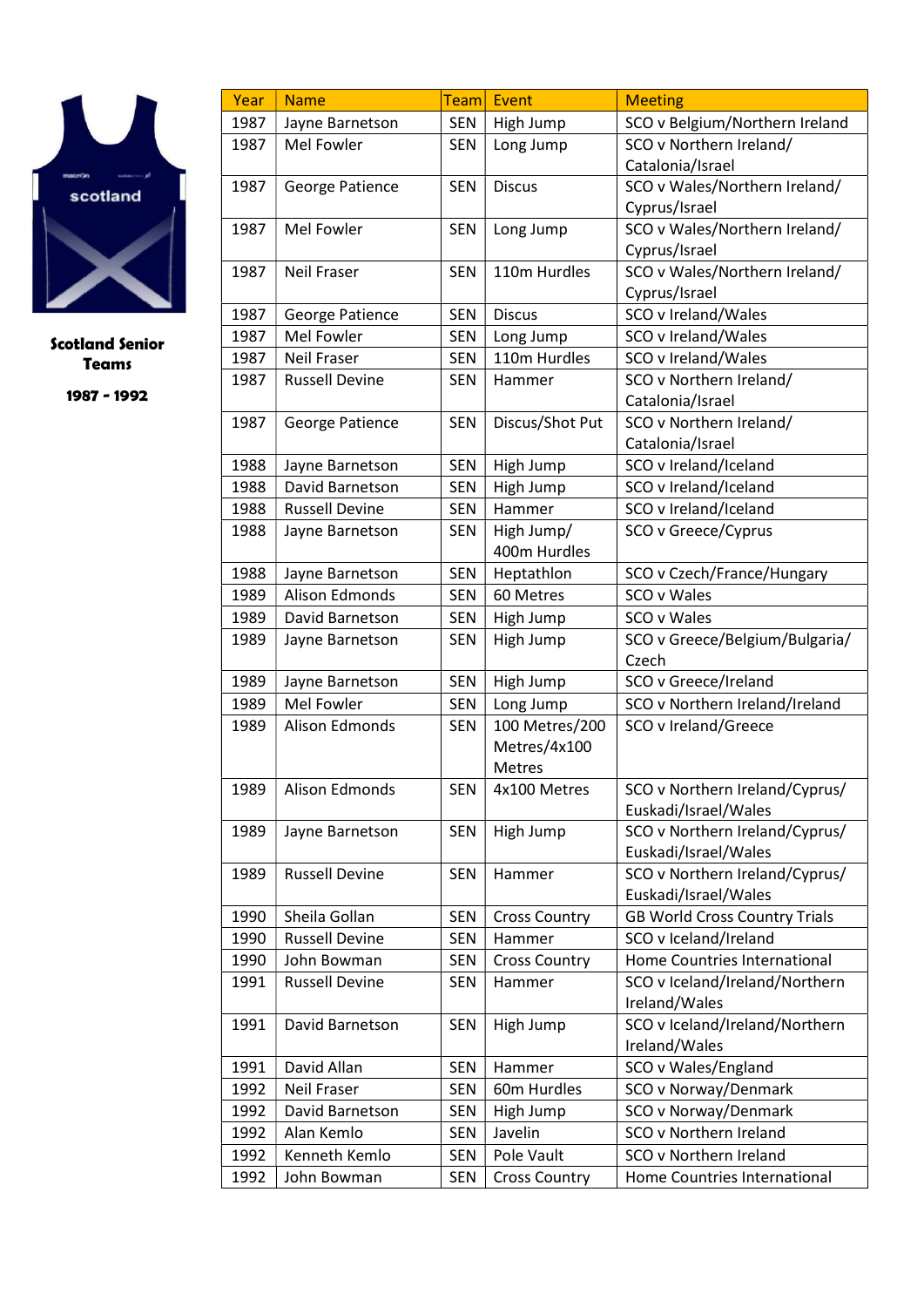

| Year         | <b>Name</b>                            | <b>Team</b>              | Event                      | <b>Meeting</b>                                           |
|--------------|----------------------------------------|--------------------------|----------------------------|----------------------------------------------------------|
| 1993         | Mel Fowler                             | <b>SEN</b>               | Long Jump                  | SCO v Wales/Northern Ireland                             |
| 1993         | Sheila Gollan                          | <b>SEN</b>               | 3000 Metres                | SCO v Wales                                              |
| 1993         | David Barnetson                        | <b>SEN</b>               | High Jump                  | SCO v Wales                                              |
| 1993         | Sheila Gollan                          | <b>SEN</b>               | 3000 Metres                | SCO v Northern Ireland                                   |
| 1993         | <b>Neil Fraser</b>                     | <b>SEN</b>               | 100 Metres                 | SCO v Israel/Turkey/Wales                                |
| 1993         | David Allan                            | <b>SEN</b>               | Hammer                     | SCO v Israel/Turkey/Wales                                |
| 1993         | David Allan                            | <b>SEN</b>               | Hammer                     | SCO v Wales/Northern Ireland                             |
| 1994         | Sheila Gollan                          | <b>SEN</b>               | <b>Cross Country</b>       | Home Countries International                             |
| 1994         | David Barnetson                        | <b>SEN</b>               | High Jump                  | SCO v Wales                                              |
| 1994         | <b>Russell Devine</b>                  | <b>SEN</b>               | <b>Discus</b>              | <b>XV Commonwealth Games</b>                             |
| 1996         | <b>Kirsty Roger</b>                    | <b>SEN</b>               | 400m Hurdles               | SCO v Northern Ireland                                   |
| 1999         | David Allan                            | <b>SEN</b>               | Hammer                     | Loughborough International                               |
| 1999         | David Allan                            | <b>SEN</b>               | Hammer                     | SCO v Wales/Australia/England/                           |
|              |                                        |                          |                            | Northern Ireland                                         |
| 2000         | David Allan                            | SEN                      | Hammer                     | Loughborough International                               |
| 2000         | Vicky O'Brien                          | <b>SEN</b>               | Long Jump                  | SCO v Wales/England/Northern                             |
|              |                                        |                          |                            | Ireland                                                  |
| 2001         | Lesley Clarkson                        | <b>SEN</b>               | 4x400 Metres               | SCO v Northern Ireland/Wales                             |
| 2002         | Lesley Clarkson                        | <b>SEN</b>               | 400 Metres/                | Loughborough International                               |
|              |                                        |                          | 4x400 Metres               |                                                          |
| 2003         | Lesley Clarkson                        | <b>SEN</b>               | 4x400 Metres               | Loughborough International                               |
| 2005         | <b>Grant Burnett</b>                   | <b>SEN</b>               | 4x400 Metres               | Loughborough International                               |
| 2005         | <b>Kirsty Law</b>                      | <b>SEN</b>               | <b>Discus</b>              | Loughborough International                               |
| 2006         | <b>Kirsty Law</b>                      | <b>SEN</b>               | <b>Discus</b>              | Loughborough International                               |
| 2007<br>2007 | <b>Kirsty Law</b><br>Rachael MacKenzie | <b>SEN</b><br><b>SEN</b> | <b>Discus</b><br>High Jump | Loughborough International<br>Loughborough International |
| 2007         | Rachael MacKenzie                      | SEN                      | High Jump                  | SCO v Ireland/Wales                                      |
| 2008         | Sarah Smith                            | <b>SEN</b>               | 4x100 Metres               | Loughborough International                               |
| 2008         | <b>Kirsty Law</b>                      | <b>SEN</b>               | <b>Discus</b>              | Loughborough International                               |
| 2008         | Jamie Bowie                            | <b>SEN</b>               | 4x400 Metres               | SCO v Wales/Ireland                                      |
| 2008         | Kirsty Law                             | <b>SEN</b>               | <b>Discus</b>              | SCO v Wales/Ireland                                      |
| 2009         | Jamie Bowie                            | <b>SEN</b>               | 4x400 Metres               | Loughborough International                               |
| 2009         | Kathryn Evans                          | <b>SEN</b>               | 4x400 Metres               | Loughborough International                               |
| 2009         | <b>Kirsty Law</b>                      | <b>SEN</b>               | <b>Discus</b>              | Loughborough International                               |
| 2009         | Jamie Bowie                            | <b>SEN</b>               | 4x400 Metres               | SCO v Wales/Ireland                                      |
| 2010         | Kathryn Evans                          | <b>SEN</b>               | 4x400 Metres               | Loughborough International                               |
| 2010         | <b>Kathryn Evans</b>                   | <b>SEN</b>               | 4x400 Metres               | <b>XIX Commonwealth Games</b>                            |
| 2011         | Melissa Whyte                          | <b>SEN</b>               | <b>Cross Country</b>       | Home Countries International                             |
| 2011         | Jamie Bowie                            | <b>SEN</b>               | 400 Metres/                | Loughborough International                               |
|              |                                        |                          | 4x400 Metres               |                                                          |
| 2011         | <b>Kirsty Law</b>                      | <b>SEN</b>               | <b>Discus</b>              | Loughborough International                               |
| 2011         | Kathryn Evans                          | SEN                      | 400 Metres/                | Loughborough International                               |
|              |                                        |                          | 4x400 Metres               |                                                          |
| 2012         | Kathryn Evans                          | <b>SEN</b>               | 800 Metres/                | SCO v Wales                                              |
|              |                                        |                          | Med Relay                  |                                                          |
| 2012         | Kathryn Evans                          | <b>SEN</b>               | 4x400 Metres               | Loughborough International                               |
| 2012         | Kirsty Law                             | <b>SEN</b>               | <b>Discus</b>              | Loughborough International                               |
| 2012         | Jamie Bowie                            | SEN                      | 400 Metres/                | Loughborough International                               |
|              |                                        |                          | 4x400 Metres               |                                                          |
| 2013         | Jamie Bowie                            | <b>SEN</b>               | 400 Metres/                | Loughborough International                               |
|              |                                        |                          | 4x400 Metres               |                                                          |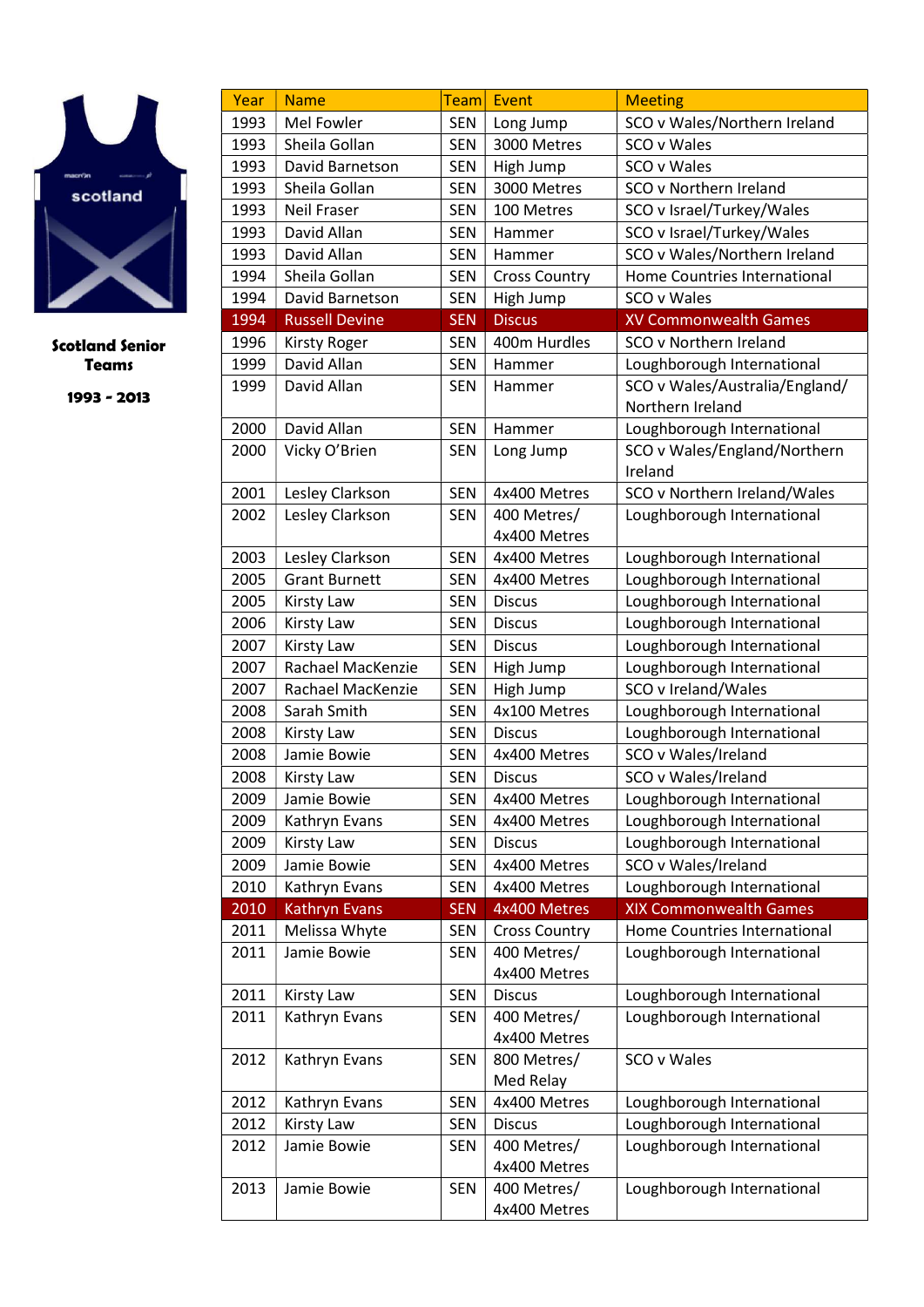

| Year | <b>Name</b>              | <b>Team</b> | Event                         | <b>Meeting</b>                   |  |
|------|--------------------------|-------------|-------------------------------|----------------------------------|--|
| 2014 | Jamie Bowie              | <b>SEN</b>  | 400 Metres/                   | SCO v USA/Commonwealth           |  |
|      |                          |             | 4x400 Metres                  | Select                           |  |
| 2014 | <b>Kirsty Law</b>        | <b>SEN</b>  | <b>Discus</b>                 | Loughborough International       |  |
| 2014 | <b>Jamie Bowie</b>       | <b>SEN</b>  | 4x400 Metres                  | <b>XX Commonwealth Games</b>     |  |
| 2014 | <b>Rachael MacKenzie</b> | <b>SEN</b>  | <b>High Jump</b>              | <b>XX Commonwealth Games</b>     |  |
| 2014 | <b>Kirsty Law</b>        | <b>SEN</b>  | <b>Discus</b>                 | <b>XX Commonwealth Games</b>     |  |
| 2014 | <b>Jason MacLean</b>     | <b>SEN</b>  | <b>T37 100 Metres</b>         | <b>XX Commonwealth Games</b>     |  |
| 2015 | Jamie Bowie              | <b>SEN</b>  | 400 Metres                    | <b>SCO v France/Germany</b>      |  |
| 2015 | <b>Kirsty Law</b>        | <b>SEN</b>  | <b>Discus</b>                 | Loughborough International       |  |
| 2015 | Jason MacLean            | <b>SEN</b>  | F37 Long Jump<br>F37 Shot Put | XII CPISRA World Games           |  |
| 2016 | <b>Sinclair Patience</b> | <b>SEN</b>  | Shot Put                      | Loughborough International       |  |
| 2016 | Jenny Bannerman          | <b>SEN</b>  | <b>Half Marathon</b>          | Lillebælt Halvmarathon           |  |
| 2016 | Jenny Bannerman          | <b>SEN</b>  | 10 Mile                       | Frank Duffy 10 Mile              |  |
| 2017 | Mhairi MacLennan         | <b>SEN</b>  | <b>Cross Country</b>          | Home Countries International     |  |
| 2017 | <b>Kirsty Law</b>        | <b>SEN</b>  | <b>Discus</b>                 | Loughborough International       |  |
| 2017 | <b>Kirsty Law</b>        | <b>SEN</b>  | <b>Discus</b>                 | SCO v England/Northern           |  |
|      |                          |             |                               | Ireland/Wales                    |  |
| 2017 | Jenny Bannerman          | <b>SEN</b>  | <b>Half Marathon</b>          | Lillebælt Halvmarathon           |  |
| 2017 | Jenny Bannerman          | <b>SEN</b>  | 10K                           | Leeds Abbey Dash 10K             |  |
| 2018 | <b>Abbie McNally</b>     | <b>SEN</b>  | T37 60 Metres                 | <b>Muller Grand Prix Indoors</b> |  |
| 2018 | <b>Kirsty Law</b>        | <b>SEN</b>  | <b>Discus</b>                 | Loughborough International       |  |
| 2018 | Anna Nelson              | <b>SEN</b>  | 400m Hurdles                  | Manchester International         |  |
| 2018 | <b>Kirsty Law</b>        | <b>SEN</b>  | <b>Discus</b>                 | Manchester International         |  |
| 2018 | Abbie McNally            | <b>SEN</b>  | T37 100 Metres                | XIII CPISRA World Games          |  |
|      |                          |             | T37 200 Metres                |                                  |  |
|      |                          |             | T37 Long Jump                 |                                  |  |
| 2018 | <b>John Newsom</b>       | <b>SEN</b>  | <b>Half Marathon</b>          | I Commonwealth Half Marathon     |  |
|      |                          |             |                               | Championships                    |  |
| 2018 | Mhairi MacLennan         | <b>SEN</b>  | <b>10K</b>                    | Leeds Abbey Dash 10K             |  |
| 2018 | Jenny Bannerman          | <b>SEN</b>  | 10K                           | Leeds Abbey Dash 10K             |  |
| 2019 | Anna Nelson              | <b>SEN</b>  | 400m Hurdles<br>4x400 Metres  | Loughborough International       |  |
| 2019 | <b>Kirsty Law</b>        | <b>SEN</b>  | <b>Discus</b>                 | Loughborough International       |  |
| 2019 | Anna Nelson              | <b>SEN</b>  | 400m Hurdles                  | Manchester International         |  |
| 2019 | <b>Caroline Marwick</b>  | <b>SEN</b>  | <b>Hill Running</b>           | Senior Home International        |  |
| 2019 | Mhairi MacLennan         | <b>SEN</b>  | <b>Cross Country</b>          | <b>British Cross Challenge</b>   |  |
| 2020 | Mhairi MacLennan         | <b>SEN</b>  | <b>Cross Country</b>          | Home Countries International     |  |
| 2021 | Stephen MacKay           | <b>SEN</b>  | 3000m                         | Loughborough International       |  |
| 2021 | Megan Keith              | <b>SEN</b>  | 3000m                         | Loughborough International       |  |
| 2021 | <b>Kirsty Law</b>        | <b>SEN</b>  | <b>Discus</b>                 | Loughborough International       |  |
| 2021 | Mhairi MacLennan         | <b>SEN</b>  | <b>Cross Country</b>          | <b>British Cross Challenge</b>   |  |
| 2021 | Mhairi MacLennan         | <b>SEN</b>  | <b>Cross Country</b>          | Home Countries International     |  |
| 2022 | Sean Chalmers            | <b>SEN</b>  | <b>Half Marathon</b>          | Cardiff Half Marathon            |  |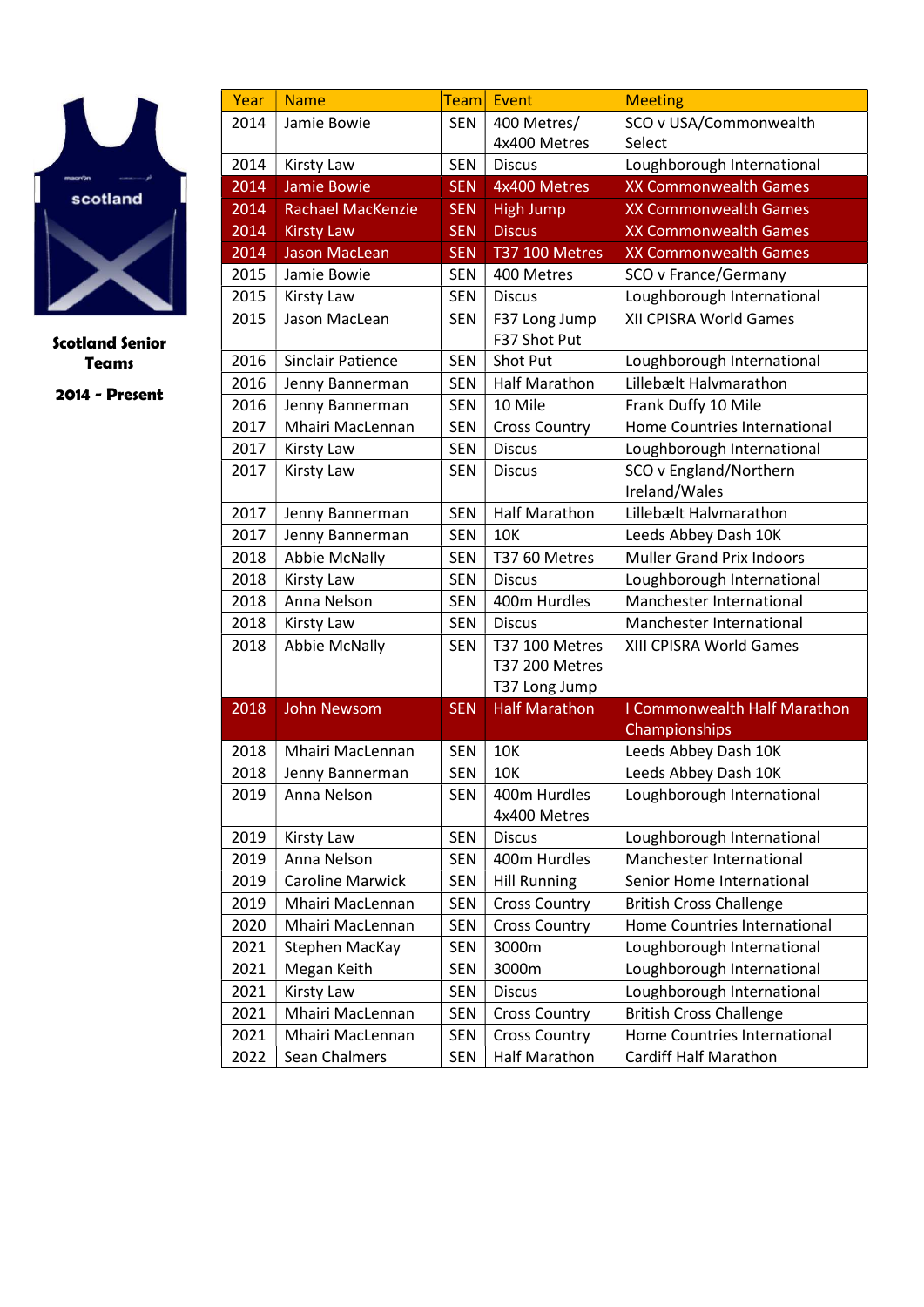

Scotland Masters Teams

| Year | <b>Name</b>         | Team | Event                | <b>Meeting</b>                          |
|------|---------------------|------|----------------------|-----------------------------------------|
| 2003 | George Mitchell     | M55  | <b>Cross Country</b> | Home Countries International XC         |
| 2004 | George Mitchell     | M55  | <b>Cross Country</b> | Home Countries International XC         |
| 2005 | George Mitchell     | M55  | <b>Cross Country</b> | Home Countries International XC         |
| 2006 | George Mitchell     | M60  | <b>Cross Country</b> | Home Countries International XC         |
| 2007 | George Mitchell     | M60  | <b>Cross Country</b> | Home Countries International XC         |
| 2008 | George Mitchell     | M60  | <b>Cross Country</b> | Home Countries International XC         |
| 2009 | George Mitchell     | M60  | <b>Cross Country</b> | Home Countries International XC         |
| 2010 | George Mitchell     | M60  | <b>Cross Country</b> | Home Countries International XC         |
| 2010 | Melissa Whyte       | W45  | <b>Cross Country</b> | Home Countries International XC         |
| 2011 | George Mitchell     | M65  | <b>Cross Country</b> | Home Countries International XC         |
| 2011 | Melissa Whyte       | W45  | <b>Cross Country</b> | Home Countries International XC         |
| 2012 | lan Johnstone       | M60  | <b>Cross Country</b> | Home Countries International XC         |
| 2012 | George Mitchell     | M65  | <b>Cross Country</b> | Home Countries International XC         |
| 2013 | Alex Sutherland     | M65  | <b>Cross Country</b> | Home Countries International XC         |
| 2014 | Alex Sutherland     | M65  | <b>Cross Country</b> | Home Countries International XC         |
| 2015 | Alex Sutherland     | M60  | <b>Cross Country</b> | Home Countries International XC         |
| 2016 | Steven Worsley      | M50  | <b>Cross Country</b> | Home Countries International XC         |
| 2016 | Alex Sutherland     | M65  | <b>Cross Country</b> | Home Countries International XC         |
| 2017 | <b>Tony Golabek</b> | M35  | <b>Cross Country</b> | Home Countries International XC         |
| 2017 | Steven Worsley      | M50  | <b>Cross Country</b> | Home Countries International XC         |
| 2017 | Stan MacKenzie      | M50  | <b>Cross Country</b> | Home Countries International XC         |
| 2017 | Alex Sutherland     | M65  | <b>Cross Country</b> | Home Countries International XC         |
| 2018 | <b>Tony Golabek</b> | M35  | <b>10K</b>           | <b>Masters 10K Celtic International</b> |
| 2018 | Dean Kane           | M35  | 10K                  | <b>Masters 10K Celtic International</b> |
| 2018 | Steven Worsley      | M55  | <b>10K</b>           | Masters 10K Celtic International        |
| 2018 | <b>Graham Laing</b> | M60  | <b>10K</b>           | Masters 10K Celtic International        |
| 2018 | Alex Sutherland     | M70  | <b>10K</b>           | Masters 10K Celtic International        |
| 2018 | Donnie MacDonald    | M40  | <b>Cross Country</b> | Home Countries International XC         |
| 2018 | Steven Worsley      | M55  | <b>Cross Country</b> | Home Countries International XC         |
| 2018 | Stan MacKenzie      | M55  | <b>Cross Country</b> | Home Countries International XC         |
| 2018 | Alex Sutherland     | M70  | <b>Cross Country</b> | Home Countries International XC         |
| 2019 | Alex Sutherland     | M70  | <b>Cross Country</b> | Home Countries International XC         |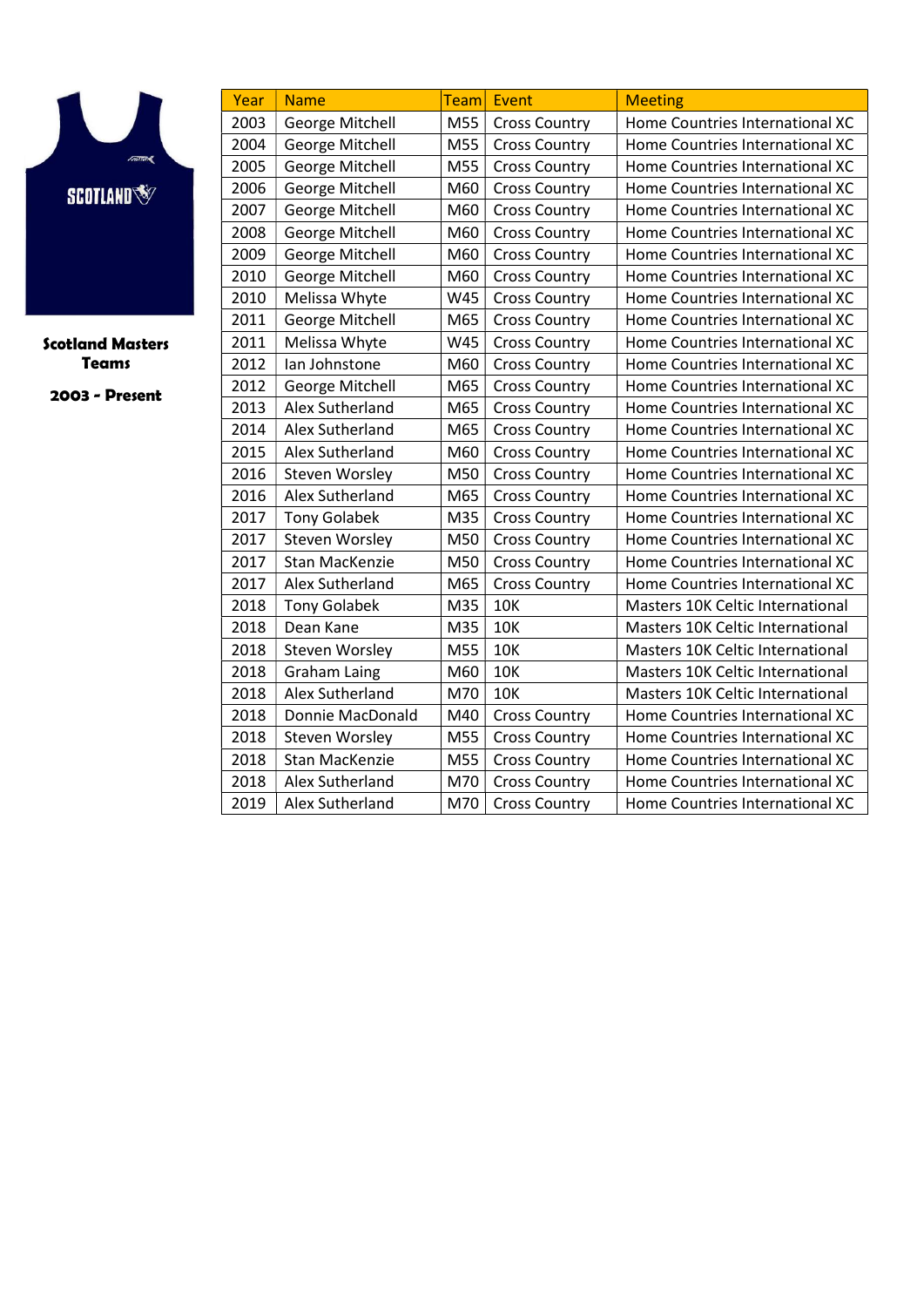

Great Britain & Northern Ireland

Junior Teams

| Year | <b>Name</b>             | <b>Team</b>     | Event                | <b>Meeting</b>                                       |
|------|-------------------------|-----------------|----------------------|------------------------------------------------------|
| 1984 | Jayne Barnetson         | U20             | High Jump            | GB v Yugoslavia                                      |
| 1985 | Jayne Barnetson         | U <sub>20</sub> | <b>High Jump</b>     | <b>VIII European Junior</b>                          |
|      |                         |                 |                      | Championships                                        |
| 1986 | Jayne Barnetson         | U20             | High Jump            | GB v Switzerland/Oceania                             |
| 1986 | Jayne Barnetson         | <b>U20</b>      | <b>High Jump</b>     | I World Junior Championships                         |
| 1991 | David Barnetson         | U23             | High Jump            | GB v Spain/France/Germany                            |
| 1993 | David Barnetson         | U23             | High Jump            | <b>GB v Russia</b>                                   |
| 1997 | <b>Kirsty Roger</b>     | U20             | Heptathlon           |                                                      |
| 2000 | Vicky O'Brien           | U20             | Long Jump            | $\overline{\phantom{0}}$                             |
| 2000 | Lesley Clarkson         | U20             | 400 Metres           |                                                      |
| 2000 | <b>Kirsty Roger</b>     | U23             | Heptathlon           | <b>GB v Germany</b>                                  |
| 2000 | Simon MacIntyre         | U23             | 1500 Metres          | <b>GB v Germany</b>                                  |
| 2000 | Lesley Clarkson         | U20             | 4x400 Metres         | <b>GB v France/Germany</b>                           |
| 2001 | Lesley Clarkson         | U20             | 400 Metres           | Mannheim International                               |
| 2001 | <b>Lesley Clarkson</b>  | <b>U20</b>      | 4x400 Metres         | <b>XVI European Junior</b>                           |
|      |                         |                 |                      | Championships                                        |
| 2003 | <b>Kirsty Law</b>       | <b>U20</b>      | <b>Discus</b>        | XVII European U20 Championships                      |
| 2004 | <b>Kirsty Law</b>       | U20             | <b>Discus</b>        | <b>GB v Australia</b>                                |
|      |                         |                 |                      |                                                      |
| 2007 | <b>Kirsty Law</b>       | <b>U23</b>      | <b>Discus</b>        | VI European U23 Championships                        |
| 2007 | <b>Kirsty Law</b>       | <b>U23</b>      | <b>Discus</b>        | <b>VII European Cup Winter Throwing</b>              |
| 2009 | <b>Jamie Bowie</b>      | <b>U23</b>      | 4x400 Metres         | <b>VII European U23 Championships</b>                |
| 2011 | <b>Jamie Bowie</b>      | <b>U23</b>      | 4x400 Metres         | <b>VIII European U23 Championships</b>               |
| 2015 | <b>George Evans</b>     | <b>U20</b>      | <b>Discus</b>        | IX World Youth Championships                         |
| 2016 | <b>George Evans</b>     | <b>U20</b>      | <b>Discus</b>        | XVI World Junior Championships                       |
| 2016 | <b>George Evans</b>     | <b>U20</b>      | <b>Discus</b>        | XXIV European U20 Championships                      |
| 2017 | <b>Mhairi MacLennan</b> | <b>U23</b>      | <b>Cross Country</b> | <b>XXIV European Cross Country</b>                   |
|      |                         |                 |                      | Championships                                        |
| 2019 | <b>George Evans</b>     | <b>U23</b>      | <b>Discus</b>        | XII European U23 Championships                       |
| 2019 | <b>Abbie McNally</b>    | <b>U20</b>      | T37/F37              | <b>II World Para Athletics Junior</b>                |
|      |                         |                 | 100 Metres/200       | Championships                                        |
|      |                         |                 | <b>Metres</b>        |                                                      |
| 2019 | <b>Megan Keith</b>      | U <sub>20</sub> | <b>Cross Country</b> | <b>XXVI European Cross Country</b>                   |
|      |                         |                 |                      | Championships                                        |
| 2021 | <b>Megan Keith</b>      | <b>U20</b>      | 3000 Metres          | XXVI European U20 Championships                      |
| 2021 | <b>Megan Keith</b>      | <b>U20</b>      | <b>Cross Country</b> | <b>XXVII European Cross Country</b><br>Championships |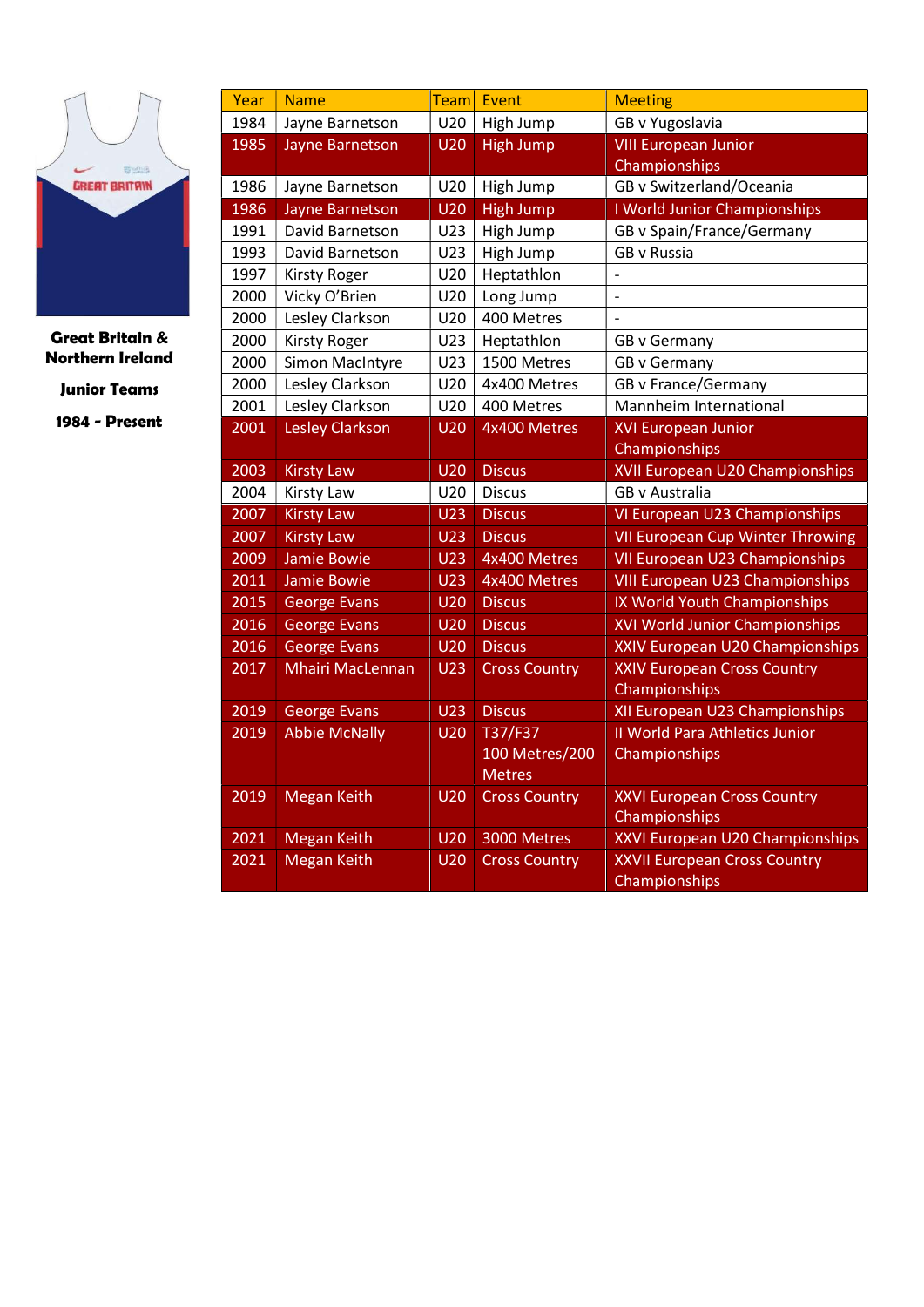|                            | Year | <b>Name</b>             | <b>Team</b> | Event                | <b>Meeting</b>                      |
|----------------------------|------|-------------------------|-------------|----------------------|-------------------------------------|
|                            | 1985 | George Patience         | <b>SEN</b>  | Shot Put             | GB 'B' v France                     |
|                            | 1986 | Jayne Barnetson         | <b>SEN</b>  | High Jump            | GB v Eastern Europe                 |
| <b>By online</b>           | 1988 | <b>Neil Fraser</b>      | <b>SEN</b>  | <b>60m Hurdles</b>   | XIX European Indoor                 |
| <b>GREAT BRITAIN</b>       |      |                         |             |                      | Championships                       |
|                            | 1989 | Jayne Barnetson         | <b>SEN</b>  | High Jump            | <b>XII European Cup Final</b>       |
|                            | 1989 | Jayne Barnetson         | <b>SEN</b>  | Heptathlon           | <b>GB v Ukraine</b>                 |
|                            | 1991 | <b>Donald Tuach</b>     | <b>SEN</b>  | 100 Metres           | <b>VIII Summer Special Olympics</b> |
|                            |      |                         |             | High Jump            | <b>World Games</b>                  |
|                            |      |                         |             | 4x400 Metres         |                                     |
|                            | 2002 | Lesley Clarkson         | <b>SEN</b>  | 4x400 Metres         | Kelvin Hall International           |
| <b>Great Britain &amp;</b> | 2013 | <b>Jamie Bowie</b>      | <b>SEN</b>  | 4x400 Metres         | XIV World Championships             |
| <b>Northern Ireland</b>    | 2014 | Jamie Bowie             | <b>SEN</b>  | 4x400 Metres         | XV World Indoor Championships       |
|                            | 2015 | <b>Kirsty Law</b>       | <b>SEN</b>  | <b>Discus</b>        | VI European Team Championships      |
| <b>Senior Teams</b>        | 2016 | Paul Davidson           | <b>SEN</b>  | T20/F20              | XIII INAS European Championships    |
| 1985 - Present             |      |                         |             | 200 Metres/400       |                                     |
|                            |      |                         |             | Metres/4x100         |                                     |
|                            |      |                         |             | Metres               |                                     |
|                            | 2018 | Mhairi MacLennan        | <b>SEN</b>  | <b>Cross Country</b> | Great Edinburgh XC International    |
|                            | 2018 | <b>Kirsty Law</b>       | <b>SEN</b>  | <b>Discus</b>        | <b>XXIV European Championships</b>  |
|                            | 2019 | <b>Mhairi MacLennan</b> | <b>SEN</b>  | <b>Cross Country</b> | <b>XLIII World Cross Country</b>    |
|                            |      |                         |             |                      | Championships                       |
|                            | 2019 | <b>Mhairi MacLennan</b> | <b>SEN</b>  | 10,000m              | XXIII European 10,000m Cup          |
|                            | 2019 | <b>Kirsty Law</b>       | <b>SEN</b>  | <b>Discus</b>        | <b>VIII European Team</b>           |
|                            |      |                         |             |                      | Championships                       |
|                            | 2020 | <b>Kirsty Law</b>       | <b>SEN</b>  | <b>Discus</b>        | XX European Throwing Cup            |
|                            | 2021 | <b>Kirsty Law</b>       | <b>SEN</b>  | <b>Discus</b>        | <b>VIIII European Team</b>          |
|                            |      |                         |             |                      | Championships                       |
|                            | 2022 | <b>Kirsty Law</b>       | <b>SEN</b>  | <b>Discus</b>        | <b>XXI European Throwing Cup</b>    |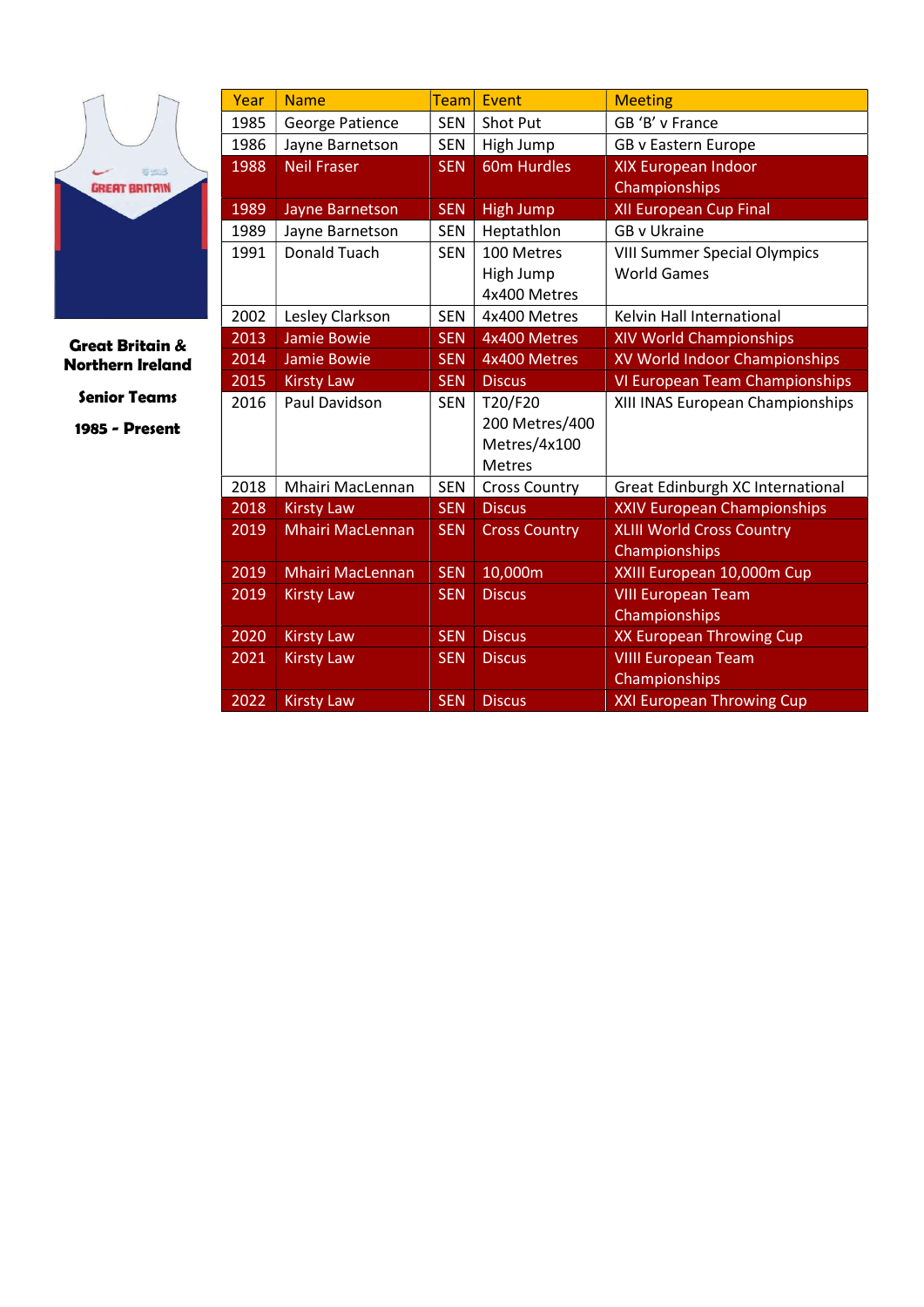

Great Britain & Northern Ireland

Masters Teams

| Year | <b>Name</b>         | <b>Team</b> | Event(s)            | <b>Meeting</b>                   |
|------|---------------------|-------------|---------------------|----------------------------------|
| 1999 | Dianne MacKenzie    | W40         | 400 Metres          | XIII World Championships         |
|      |                     |             | 4x100 Metres        |                                  |
|      |                     |             | 4x400 Metres        |                                  |
| 1999 | Audrey Munro        | W45         | 100 Metres          | XIII World Championships         |
|      |                     |             | 200 Metres          |                                  |
|      |                     |             | 4x400 Metres        |                                  |
| 1999 | Cameron Roger       | M50         | Hammer Throw        | XIII World Championships         |
|      |                     |             | <b>Discus Throw</b> |                                  |
| 2009 | Derek Glasgow       | M40         | Decathlon           | XVIII World Championships        |
|      |                     |             |                     |                                  |
| 2010 | Derek Glasgow       | M45         | Decathlon           | XVII European Championships      |
| 2011 | Derek Glasgow       | M45         | Decathlon           | XIX World Championships          |
|      |                     |             |                     |                                  |
| 2013 | lan Johnstone       | M60         | 1500 Metres         | IX European Indoor Championships |
| 2014 | Derek Glasgow       | M50         | Decathlon           | XIX European Championships       |
| 2014 |                     |             | 11.5 KM             |                                  |
|      | Steven Worsley      | M50         |                     | XIV World Mountain Running       |
|      |                     |             |                     | Championships                    |
| 2015 | lan Johnstone       | M60         | 3000 Metres         | X European Indoor Championships  |
|      |                     |             | 5K XC               |                                  |
| 2015 | Dean Kane           | M35         | 1500 Metres         | X European Indoor Championships  |
|      |                     |             | 3000 Metres         |                                  |
| 2015 | Steven Worsley      | M50         | 10.6 KM             | XV World Mountain Running        |
|      |                     |             |                     | Championships                    |
|      |                     |             |                     |                                  |
| 2015 | Dean Kane           | M35         | 1500 Metres         | XXI World Championships          |
| 2015 | Derek Glasgow       | M50         | Decathlon           | XXI World Championships          |
| 2015 | Alex Sutherland     | M65         | 5000 Metres         | XXI World Championships          |
|      |                     |             | 10000 Metres        |                                  |
|      |                     |             | 8K XC               |                                  |
| 2016 | Dean Kane           | M35         | 1500 Metres         | XI European Indoor Championships |
|      |                     |             | 3000 Metres         |                                  |
| 2016 | Steven Worsley      | M50         | 11.0 KM             | XVI World Mountain Running       |
|      |                     |             |                     | Championships                    |
|      |                     |             |                     |                                  |
| 2016 | Alex Sutherland     | M65         | 5000 Metres         | XXII World Championships         |
|      |                     |             | 10000 Metres        |                                  |
|      |                     |             | 8K XC               |                                  |
| 2016 | Julie Wilson        | W45         | 400 Metres          | XXII World Championships         |
|      |                     |             | 1500 Metres         |                                  |
|      |                     |             | 2000m SC            |                                  |
| 2017 | Dean Kane           | M35         | 3000 Metres         | VII World Indoor Championships   |
|      |                     |             | 8K XC               |                                  |
| 2017 | <b>Tony Golabek</b> | M35         | 3000 Metres         | VII World Indoor Championships   |
|      |                     |             | 8K XC               |                                  |
| 2017 | Dean Kane           | M35         | 1500 Metres         | XX European Championships        |
|      |                     |             | 4K XC               |                                  |
| 2017 | <b>Tony Golabek</b> | M35         | 3000m SC            | XX European Championships        |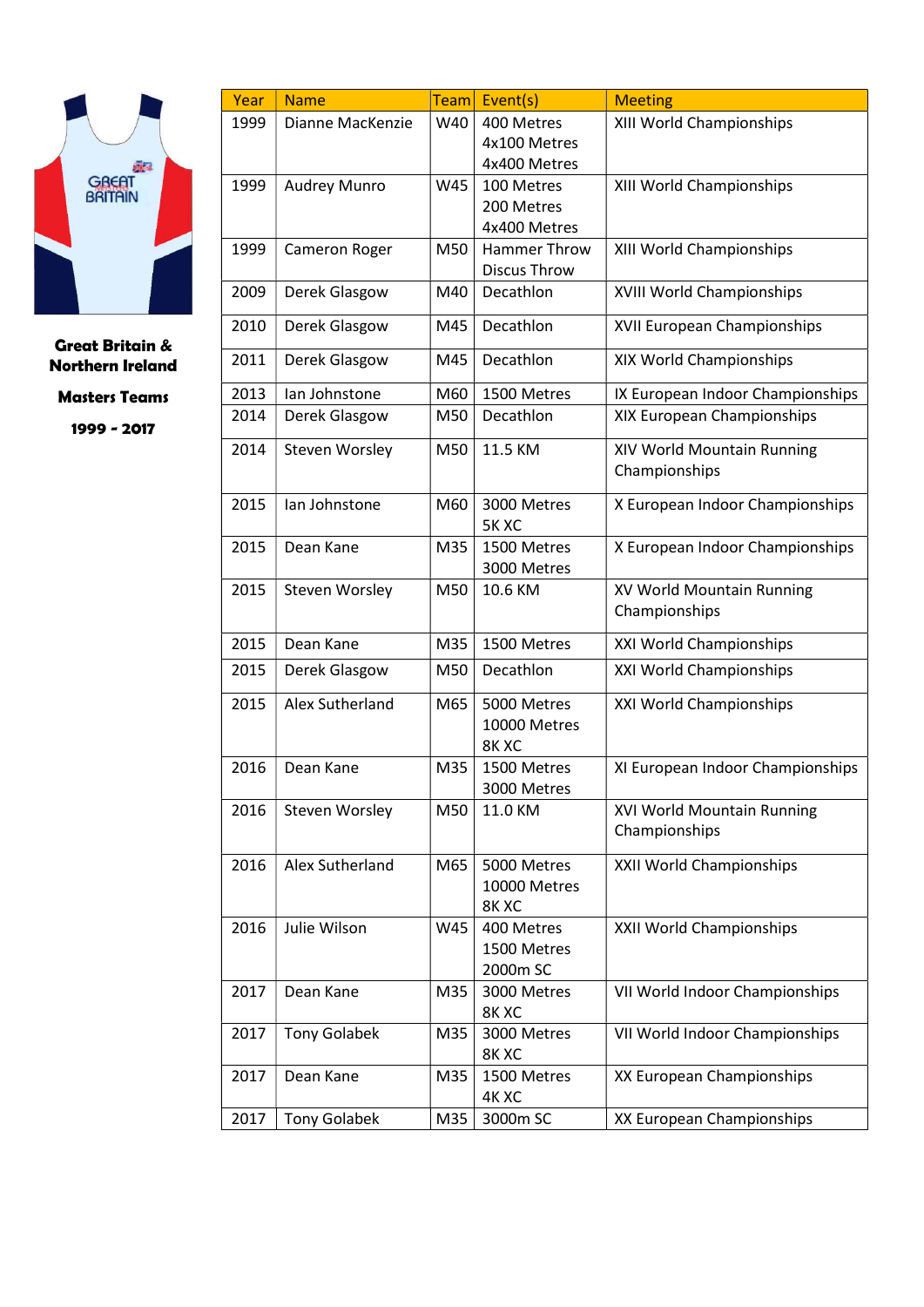

Great Britain & Northern Ireland

Masters Teams

| Year | <b>Name</b>           | <b>Team</b> | Event(s)          | <b>Meeting</b>                    |
|------|-----------------------|-------------|-------------------|-----------------------------------|
| 2018 | Dean Kane             | M35         | 10K Road          | XVI European Non-Stadia           |
|      |                       |             |                   | Championships                     |
| 2018 | <b>Tony Golabek</b>   | M35         | 10K Road          | XVI European Non-Stadia           |
|      |                       |             | <b>4KXC Relay</b> | Championships                     |
| 2018 | <b>Steven Worsley</b> | M50         | 7.2KM             | XVII World Mountain Running       |
|      |                       |             |                   | Championships                     |
| 2018 | Derek Glasgow         | M50         | Decathlon         | XXIII World Championships         |
| 2018 | Dean Kane             | M35         | 5000 Metres       | I Asia Pacific Masters Games      |
|      |                       |             | 800 Metres        |                                   |
|      |                       |             | 1500 Metres       |                                   |
| 2019 | Steven Worsley        | M55         | 8.6KM             | VII European Mountain Running     |
|      |                       |             |                   | Championships                     |
| 2019 | Dean Kane             | M35         | 800 Metres        | IV European Masters Games         |
|      |                       |             | 5000 Metres       |                                   |
|      |                       |             | 400 Metres        |                                   |
|      |                       |             | 1500 Metres       |                                   |
| 2019 | lan Johnstone         | M65         | 1500 Metres       | XXI European Championships        |
|      |                       |             | 5000 Metres       |                                   |
|      |                       |             | 10000 Metres      |                                   |
|      |                       |             | 10K Road          |                                   |
| 2019 | Steven Worsley        | M55         | 10.8KM            | <b>IXX World Mountain Running</b> |
|      |                       |             |                   | Championships                     |
| 2020 | lan Johnstone         | M65         | 10K Road          | XVII European Non-Stadia          |
|      |                       |             | Half Marathon     | Championships                     |